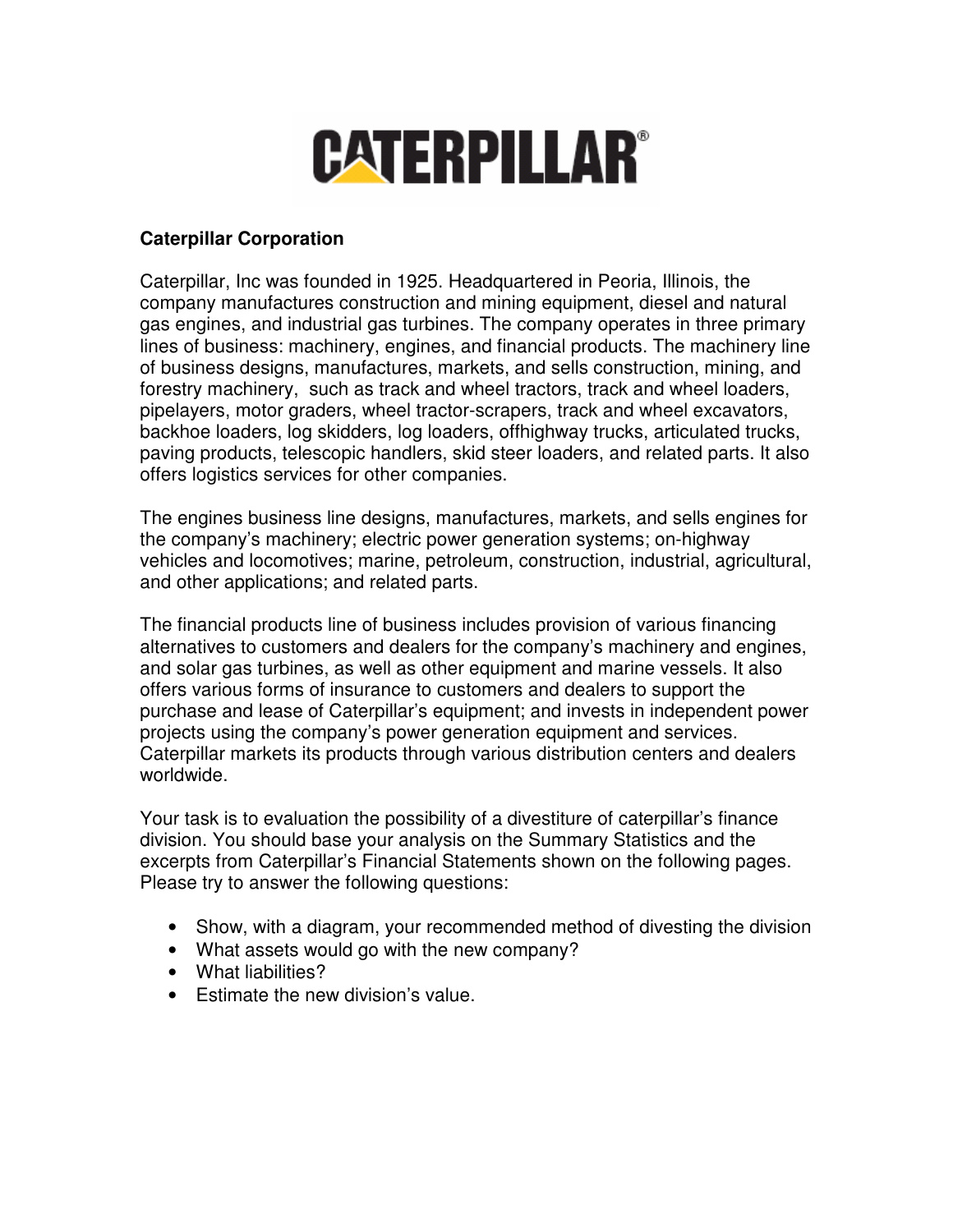#### **VALUATION MEASURES**

| Market Cap (intraday):                        | 39.18B |
|-----------------------------------------------|--------|
| Enterprise Value (7-Jan-07) <sup>3</sup> :    | 66.23B |
| Trailing P/E (ttm, intraday):                 | 11.90  |
| Forward P/E (fye 31-Dec-07) <sup>1</sup> :    | 10.73  |
| PEG Ratio (5 yr expected):                    | 0.75   |
| Price/Sales (ttm):                            | 0.99   |
| Price/Book (mrg):                             | 4.40   |
| Enterprise Value/Revenue (ttm) <sup>3</sup> : | 1.65   |
| Enterprise Value/EBITDA (ttm) <sup>3</sup> :  | 10.125 |

#### **FINANCIAL HIGHLIGHTS**

| Fiscal Year                         |           |
|-------------------------------------|-----------|
| <b>Fiscal Year Ends:</b>            | 31-Dec    |
| Most Recent Quarter (mrg):          | 30-Sep-06 |
| <b>Profitability</b>                |           |
| Profit Margin (ttm):                | 8.71%     |
| Operating Margin (ttm):             | 12.12%    |
| <b>Management Effectiveness</b>     |           |
| Return on Assets (ttm):             | 6.43%     |
| Return on Equity (ttm):             | 40 20%    |
| <b>Income Statement</b>             |           |
| Revenue (ttm):                      | 40.18B    |
| Revenue Per Share (ttm):            | 60.432    |
| <b>Qtrly Revenue Growth (yoy):</b>  | 17.20%    |
| Gross Profit (ttm):                 | 9.78B     |
| EBITDA (ttm):                       | 6.54B     |
| Net Income Avi to Common (ttm):     | 3.50B     |
| Diluted EPS (ttm):                  | 5.062     |
| <b>Qtrly Earnings Growth (yoy):</b> | 15.30%    |
| <b>Balance Sheet</b>                |           |
| Total Cash (mrq):                   | 361.00M   |
| Total Cash Per Share (mrg):         | 0.555     |
| Total Debt (mrg):                   | 27.41B    |
| Total Debt/Equity (mrq):            | 3.036     |
| Current Ratio (mrq):                | 1.29      |
| Book Value Per Share (mrg):         | 13.878    |
| <b>Cash Flow Statement</b>          |           |
| Operating Cash Flow (ttm):          | 4.55B     |
| Levered Free Cash Flow (ttm):       | 777.63M   |



| <b>Stock Price History</b>                        |           |
|---------------------------------------------------|-----------|
| Beta:                                             | 186       |
| 52-Week Change <sup>3</sup> :                     | $-0.38%$  |
| S&P500 52-Week Change <sup>3</sup> :              | 9.67%     |
| 52-Week High (10-May-06) <sup>3</sup> :           | 82.03     |
| 52-Week Low (20-Oct-06) <sup>3</sup> :            | 58.82     |
| 50-Day Moving Average <sup>3</sup> :              | 61.7391   |
| 200-Day Moving Average <sup>3</sup> :             | 66 0758   |
| <b>Share Statistics</b>                           |           |
| Average Volume (3 month) <sup>3</sup> :           | 7,291,530 |
| Average Volume (10 day) <sup>3</sup> :            | 3.704.810 |
| Shares Outstanding:                               | 650 53M   |
| Float:                                            | 648 65M   |
| % Held by Insiders <sup>4</sup> :                 | 0.30%     |
| % Held by Institutions <sup>4</sup> :             | 68.60%    |
| Shares Short (as of 12-Dec-06) <sup>3</sup> :     | 7.80M     |
| Short Ratio (as of 12-Dec-06) <sup>3</sup> :      | 1.4       |
| Short % of Float (as of 12-Dec-06) <sup>3</sup> : | 1 20%     |
| Shares Short (prior month) <sup>3</sup> :         | 7.04M     |
| <b>Dividends &amp; Splits</b>                     |           |
| Forward Annual Dividend Rate <sup>5</sup> :       | 1.20      |
| Forward Annual Dividend Yield <sup>5</sup> :      | 2.00%     |
| Trailing Annual Dividend Rate <sup>3</sup> :      | 1.10      |
| Trailing Annual Dividend Yield <sup>3</sup> :     | 1.80%     |
| 5 Year Average Dividend Yield <sup>5</sup> :      | 2 10%     |
| Payout Ratio <sup>5</sup> :                       | 27%       |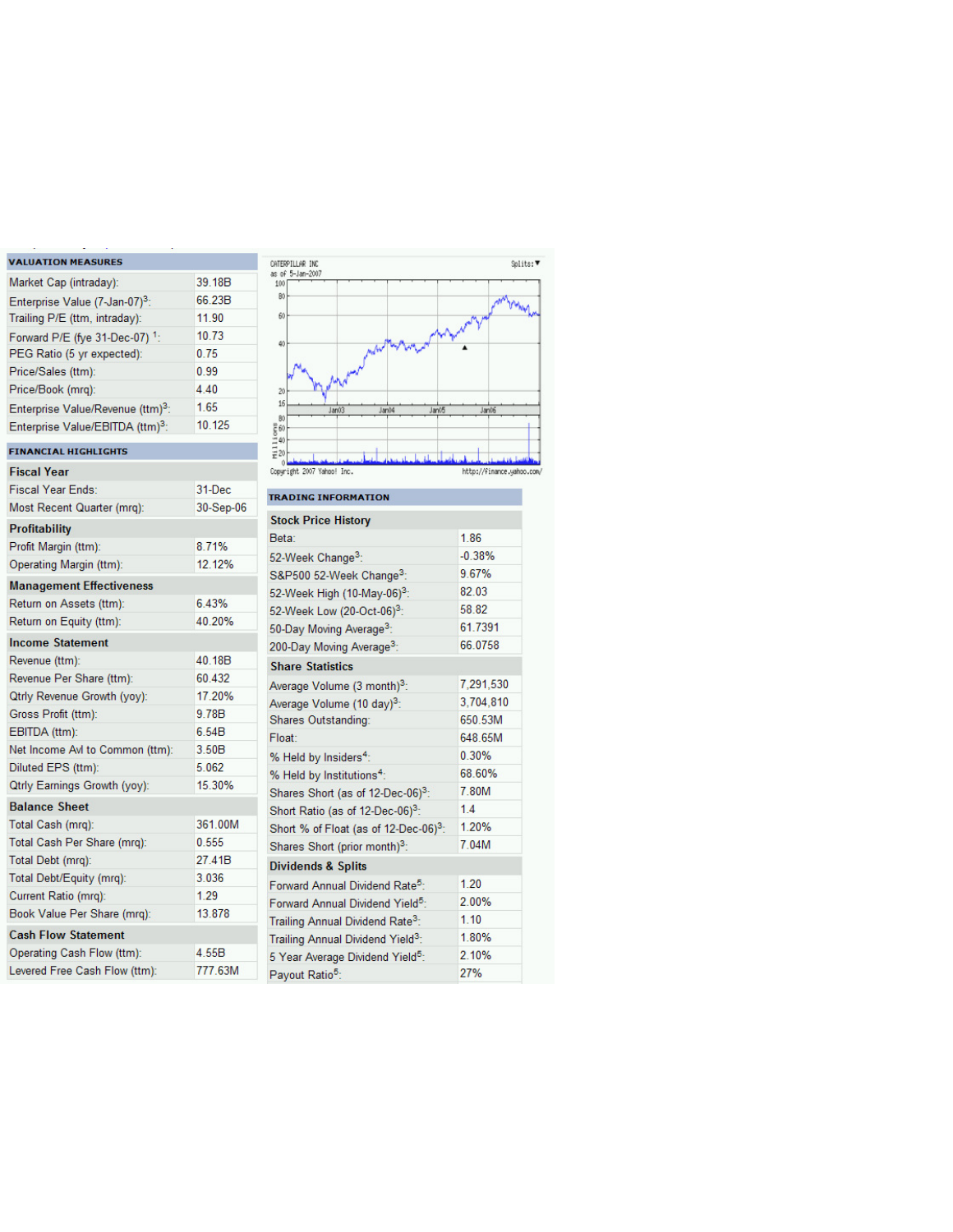**STATEMENT 1** 

|                                                                                                                                                                                                                                                                                                                                              | 2005     | 2004                 | 2003                  |
|----------------------------------------------------------------------------------------------------------------------------------------------------------------------------------------------------------------------------------------------------------------------------------------------------------------------------------------------|----------|----------------------|-----------------------|
| Sales and revenues:                                                                                                                                                                                                                                                                                                                          |          |                      |                       |
|                                                                                                                                                                                                                                                                                                                                              | \$34,006 | \$28,336             | \$21,048              |
|                                                                                                                                                                                                                                                                                                                                              | 2,333    | 1.970                | 1.759                 |
|                                                                                                                                                                                                                                                                                                                                              |          | 30,306               | 22,807                |
| <b>Operating costs:</b>                                                                                                                                                                                                                                                                                                                      |          |                      |                       |
|                                                                                                                                                                                                                                                                                                                                              | 26,558   | 22,497               | 16,997                |
|                                                                                                                                                                                                                                                                                                                                              | 3,190    | 2,926                | 2,322                 |
|                                                                                                                                                                                                                                                                                                                                              | 1,084    | 928                  | 669                   |
|                                                                                                                                                                                                                                                                                                                                              | 768      | 524                  | 474                   |
|                                                                                                                                                                                                                                                                                                                                              | 955      | 747                  | 675                   |
|                                                                                                                                                                                                                                                                                                                                              |          | 27,622               | 21,137                |
|                                                                                                                                                                                                                                                                                                                                              | 3,784    | 2,684                | 1,670                 |
|                                                                                                                                                                                                                                                                                                                                              | 260      | 230                  | 246                   |
|                                                                                                                                                                                                                                                                                                                                              | 377      | 253                  | 53                    |
|                                                                                                                                                                                                                                                                                                                                              | 3,901    | 2,707                | 1.477                 |
|                                                                                                                                                                                                                                                                                                                                              |          | 731                  | 398                   |
|                                                                                                                                                                                                                                                                                                                                              | 2,781    | 1,976                | 1,079                 |
|                                                                                                                                                                                                                                                                                                                                              | 73       | 59                   | 20                    |
|                                                                                                                                                                                                                                                                                                                                              |          | \$2,035              | \$1,099               |
| the control of the control of the control of the control of the control of the control of the control of the control of the control of the control of the control of the control of the control of the control of the control                                                                                                                |          |                      |                       |
|                                                                                                                                                                                                                                                                                                                                              |          | \$<br>2.97           | 1.59<br>\$            |
| <b>Profit per common share — diluted</b> $(0, \ldots, 0, \ldots, 0, \ldots, 0, \ldots, 0, \ldots, 0, \ldots, 0, \ldots, 0, \ldots, 0, \ldots, 0, \ldots, 0, \ldots, 0, \ldots, 0, \ldots, 0, \ldots, 0, \ldots, 0, \ldots, 0, \ldots, 0, \ldots, 0, \ldots, 0, \ldots, 0, \ldots, 0, \ldots, 0, \ldots, 0, \ldots, 0, \ldots, 0, \ldots, 0,$ | 4.04     | $\mathbb{S}$<br>2.88 | $\mathcal{L}$<br>1.56 |
| Weighted-average common shares outstanding (millions)                                                                                                                                                                                                                                                                                        | 678.4    | 684.5                | 690.4                 |
|                                                                                                                                                                                                                                                                                                                                              | 705.8    | 707.4                | 702.7                 |
|                                                                                                                                                                                                                                                                                                                                              | .96      | .80<br>\$            | .72<br>\$             |

<sup>(1)</sup> Diluted by assumed exercise of stock options, using the treasury stock method.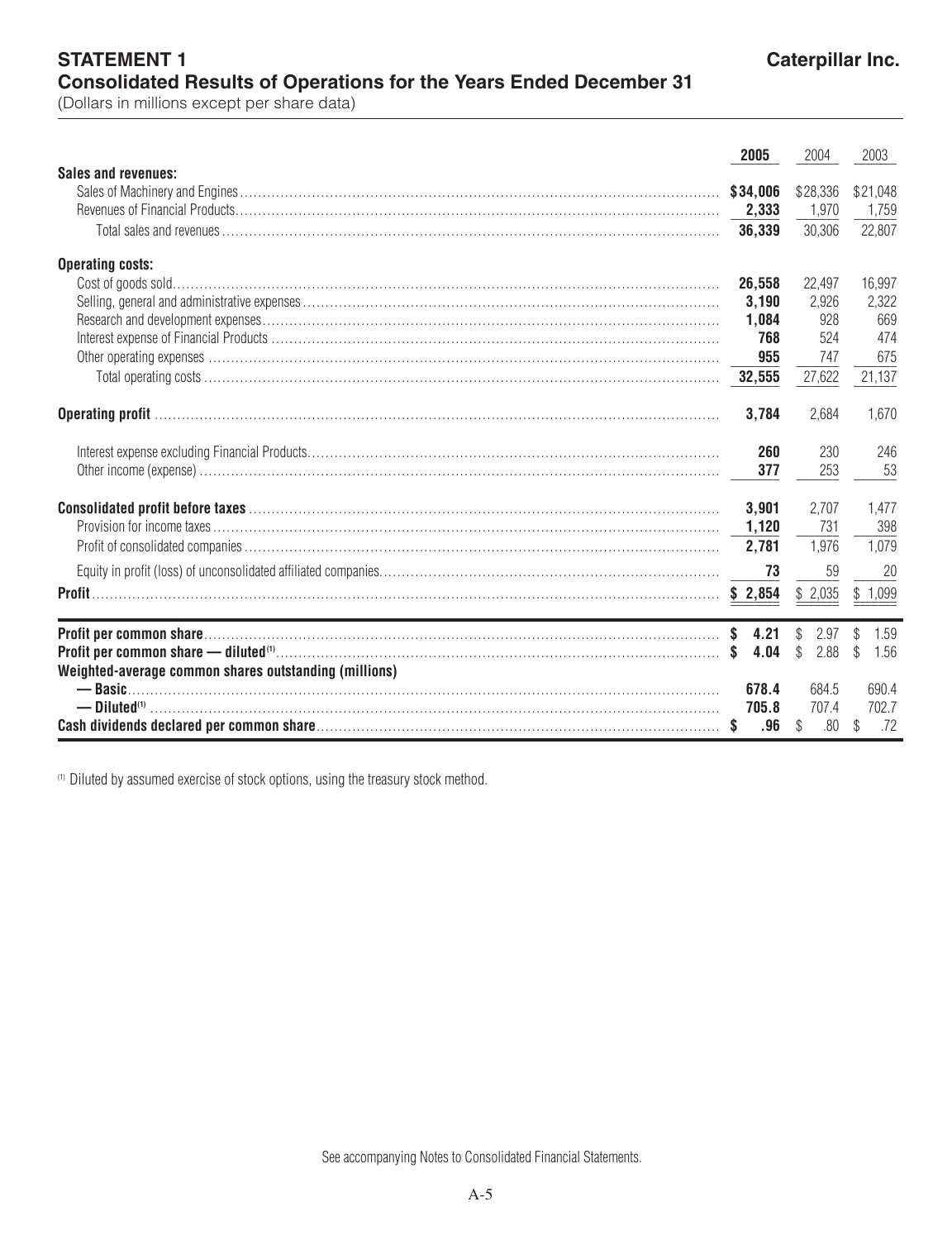## **STATEMENT 2 Consolidated Financial Position at December 31**

(Dollars in millions)

|                                                                                                                                                                                                                                | 2005             | 2004               | 2003               |
|--------------------------------------------------------------------------------------------------------------------------------------------------------------------------------------------------------------------------------|------------------|--------------------|--------------------|
| <b>Assets</b>                                                                                                                                                                                                                  |                  |                    |                    |
| Current assets:                                                                                                                                                                                                                |                  |                    |                    |
|                                                                                                                                                                                                                                | \$1,108<br>7,526 | \$<br>445<br>7,463 | \$<br>342<br>4,030 |
|                                                                                                                                                                                                                                | 6,442            | 5,182              | 5,167              |
|                                                                                                                                                                                                                                |                  |                    | 1,550              |
|                                                                                                                                                                                                                                | 344              | 398                | 707                |
|                                                                                                                                                                                                                                | 2,146            | 1,369              | 1,424              |
|                                                                                                                                                                                                                                | 5,224            | 4,675              | 3,047              |
|                                                                                                                                                                                                                                | 22,790           | 19,532             | 16,267             |
|                                                                                                                                                                                                                                | 7,988            | 7,682              | 7,251              |
|                                                                                                                                                                                                                                | 1,037            | 764                | 510                |
|                                                                                                                                                                                                                                | 10,301           | 9,903              | 7,735              |
|                                                                                                                                                                                                                                | 565              | 517                | 800                |
|                                                                                                                                                                                                                                | 768              | 674                | 616                |
|                                                                                                                                                                                                                                | 424              | 315                | 239<br>1,398       |
|                                                                                                                                                                                                                                | 1,451<br>1,745   | 1,450<br>2,258     | 1,895              |
|                                                                                                                                                                                                                                |                  |                    |                    |
|                                                                                                                                                                                                                                | \$47,069         | \$43,095           | \$36,711           |
| <b>Liabilities</b><br>Current liabilities:<br>Short-term borrowings:                                                                                                                                                           |                  |                    |                    |
|                                                                                                                                                                                                                                | 871              | $\mathbb{S}$<br>93 | \$<br>72           |
|                                                                                                                                                                                                                                | 4,698            | 4,064              | 2,685              |
|                                                                                                                                                                                                                                | 3,471<br>2,617   | 3,580<br>2,261     | 2,259<br>1,952     |
|                                                                                                                                                                                                                                | 1,845            | 1,730              | 1,802              |
|                                                                                                                                                                                                                                | 395              | 447                | 253                |
|                                                                                                                                                                                                                                | 168              | 141                | 127                |
|                                                                                                                                                                                                                                | 528              | 259                | 216                |
| Long-term debt due within one year:                                                                                                                                                                                            |                  |                    |                    |
|                                                                                                                                                                                                                                | 340              | 6                  | 32                 |
|                                                                                                                                                                                                                                | 4,159            | 3,525              | 2,949              |
|                                                                                                                                                                                                                                | 19,092           | 16,106             | 12,347             |
| Long-term debt due after one year:                                                                                                                                                                                             |                  |                    |                    |
|                                                                                                                                                                                                                                | 2,717            | 3,663<br>12,174    | 3,603<br>10,943    |
|                                                                                                                                                                                                                                | 12,960<br>2,991  | 2,986              | 3,172              |
| Deferred income taxes and other liabilities                                                                                                                                                                                    | 877              | 699                | 568                |
|                                                                                                                                                                                                                                | 38,637           | 35,628             | 30,633             |
| Stockholders' equity<br>Common stock of \$1.00 par value:<br>Authorized shares: 900,000,000                                                                                                                                    |                  |                    |                    |
|                                                                                                                                                                                                                                | 1,859            | 1,231              | 1,059              |
| Treasury stock (2005 - 144,027,405 shares; 2004 - 129,020,726 shares; and 2003 - 127,370,544 shares) at cost                                                                                                                   | (4,637)          | (3,277)            | (2,914)            |
|                                                                                                                                                                                                                                | 11,808           | 9,937              | 8,450              |
|                                                                                                                                                                                                                                | (598)            | (424)              | (517)              |
|                                                                                                                                                                                                                                | 8,432            | 7,467              | 6,078              |
| Total liabilities and stockholders' equity manufacture and the control of the state of the state of the state of the state of the state of the state of the state of the state of the state of the state of the state of the s |                  | \$43,095           | \$36,711           |

See accompanying Notes to Consolidated Financial Statements.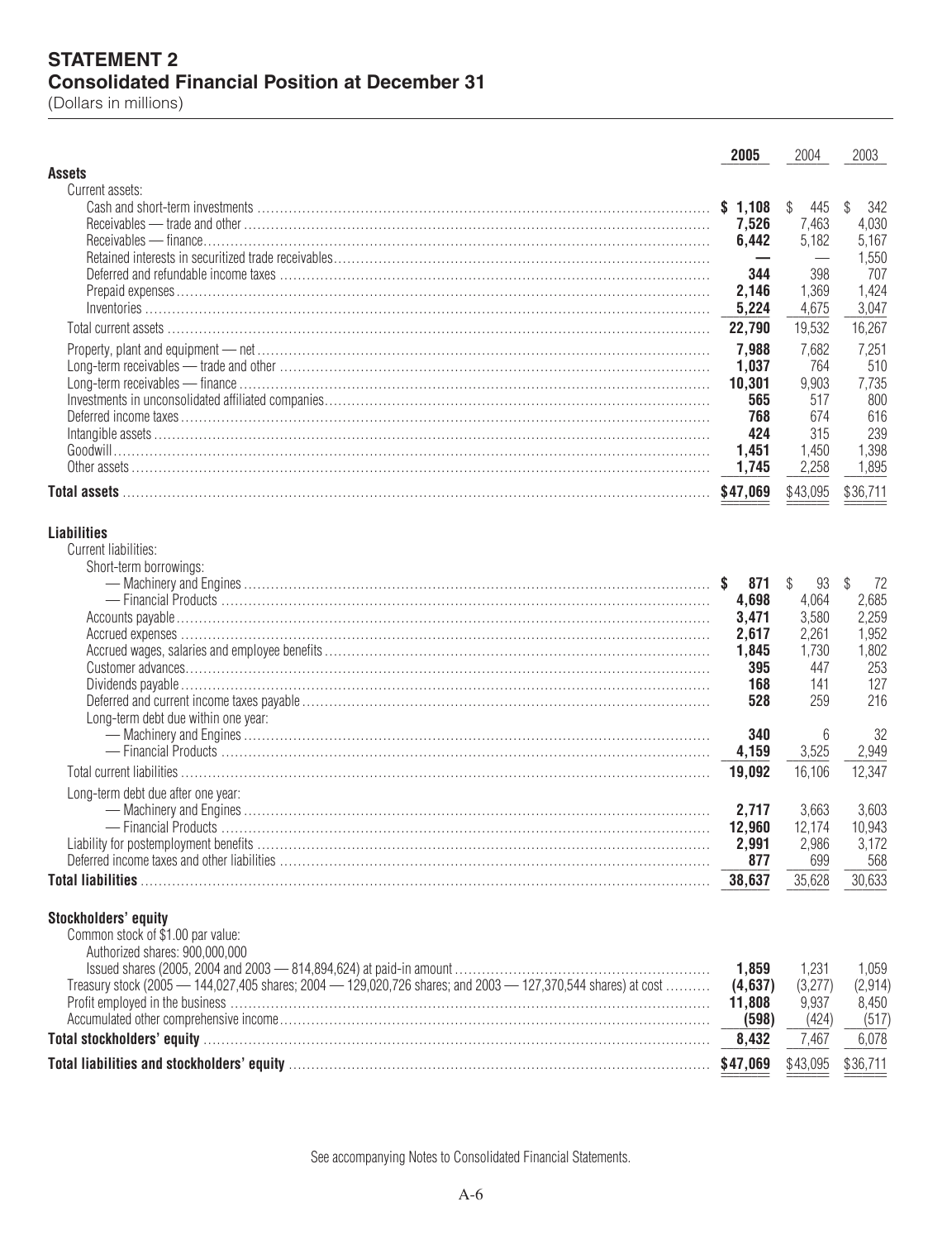## **STATEMENT 4 Consolidated Statement of Cash Flow for the Years Ended December 31**

(Millions of dollars)

| Cash flow from operating activities:<br>\$2,854<br>\$2,035<br>\$1,099<br>Adjustments for non-cash items:<br>1.477<br>1,397<br>1,347<br>(20)<br>(113)<br>(69)<br>Changes in assets and liabilities:<br>(7,616)<br>(8, 115)<br>(908)<br>(1, 391)<br>(568)<br>(286)<br>542<br>532<br>1,457<br>(277)<br>(866)<br>337<br>612<br>(97)<br>148<br>3,113<br>(3,991)<br>(5,611)<br>Cash flow from investing activities:<br>(682)<br>(1, 201)<br>(926)<br>(1, 214)<br>(1, 188)<br>(1,083)<br>637<br>486<br>761<br>(10, 334)<br>(6,868)<br>(8,930)<br>5,251<br>7,057<br>6,216<br>900<br>661<br>700<br>5,722<br>7,129<br>$\overline{\phantom{0}}$<br>(268)<br>(13)<br>(290)<br>290<br>530<br>257<br>408<br>329<br>(338)<br>(609)<br>(425)<br>194<br>79<br>198<br>2,077<br>4,884<br>(3, 525)<br>Cash flow from financing activities:<br>(491)<br>(534)<br>(618)<br>317<br>482<br>157<br>(539)<br>(405)<br>(1,684)<br>Proceeds from debt issued (original maturities greater than three months):<br>574<br>55<br>164<br>11,825<br>14,000<br>10,435<br>Payments on debt (original maturities greater than three months):<br>(499)<br>(654)<br>(78)<br>(10, 966)<br>(8,612)<br>(9, 562)<br>830<br>(444)<br>19<br>1,153<br>1,874<br>745<br>15<br>(78)<br>143<br>$\overline{33}$<br>103<br>663<br>445<br>342<br>309<br>342<br>\$<br>\$<br>445 | 2005 | 2004 | 2003 |
|----------------------------------------------------------------------------------------------------------------------------------------------------------------------------------------------------------------------------------------------------------------------------------------------------------------------------------------------------------------------------------------------------------------------------------------------------------------------------------------------------------------------------------------------------------------------------------------------------------------------------------------------------------------------------------------------------------------------------------------------------------------------------------------------------------------------------------------------------------------------------------------------------------------------------------------------------------------------------------------------------------------------------------------------------------------------------------------------------------------------------------------------------------------------------------------------------------------------------------------------------------------------------------------------------------------------------|------|------|------|
|                                                                                                                                                                                                                                                                                                                                                                                                                                                                                                                                                                                                                                                                                                                                                                                                                                                                                                                                                                                                                                                                                                                                                                                                                                                                                                                            |      |      |      |
|                                                                                                                                                                                                                                                                                                                                                                                                                                                                                                                                                                                                                                                                                                                                                                                                                                                                                                                                                                                                                                                                                                                                                                                                                                                                                                                            |      |      |      |
|                                                                                                                                                                                                                                                                                                                                                                                                                                                                                                                                                                                                                                                                                                                                                                                                                                                                                                                                                                                                                                                                                                                                                                                                                                                                                                                            |      |      |      |
|                                                                                                                                                                                                                                                                                                                                                                                                                                                                                                                                                                                                                                                                                                                                                                                                                                                                                                                                                                                                                                                                                                                                                                                                                                                                                                                            |      |      |      |
|                                                                                                                                                                                                                                                                                                                                                                                                                                                                                                                                                                                                                                                                                                                                                                                                                                                                                                                                                                                                                                                                                                                                                                                                                                                                                                                            |      |      |      |
|                                                                                                                                                                                                                                                                                                                                                                                                                                                                                                                                                                                                                                                                                                                                                                                                                                                                                                                                                                                                                                                                                                                                                                                                                                                                                                                            |      |      |      |
|                                                                                                                                                                                                                                                                                                                                                                                                                                                                                                                                                                                                                                                                                                                                                                                                                                                                                                                                                                                                                                                                                                                                                                                                                                                                                                                            |      |      |      |
|                                                                                                                                                                                                                                                                                                                                                                                                                                                                                                                                                                                                                                                                                                                                                                                                                                                                                                                                                                                                                                                                                                                                                                                                                                                                                                                            |      |      |      |
|                                                                                                                                                                                                                                                                                                                                                                                                                                                                                                                                                                                                                                                                                                                                                                                                                                                                                                                                                                                                                                                                                                                                                                                                                                                                                                                            |      |      |      |
|                                                                                                                                                                                                                                                                                                                                                                                                                                                                                                                                                                                                                                                                                                                                                                                                                                                                                                                                                                                                                                                                                                                                                                                                                                                                                                                            |      |      |      |
|                                                                                                                                                                                                                                                                                                                                                                                                                                                                                                                                                                                                                                                                                                                                                                                                                                                                                                                                                                                                                                                                                                                                                                                                                                                                                                                            |      |      |      |
|                                                                                                                                                                                                                                                                                                                                                                                                                                                                                                                                                                                                                                                                                                                                                                                                                                                                                                                                                                                                                                                                                                                                                                                                                                                                                                                            |      |      |      |
|                                                                                                                                                                                                                                                                                                                                                                                                                                                                                                                                                                                                                                                                                                                                                                                                                                                                                                                                                                                                                                                                                                                                                                                                                                                                                                                            |      |      |      |
|                                                                                                                                                                                                                                                                                                                                                                                                                                                                                                                                                                                                                                                                                                                                                                                                                                                                                                                                                                                                                                                                                                                                                                                                                                                                                                                            |      |      |      |
|                                                                                                                                                                                                                                                                                                                                                                                                                                                                                                                                                                                                                                                                                                                                                                                                                                                                                                                                                                                                                                                                                                                                                                                                                                                                                                                            |      |      |      |
|                                                                                                                                                                                                                                                                                                                                                                                                                                                                                                                                                                                                                                                                                                                                                                                                                                                                                                                                                                                                                                                                                                                                                                                                                                                                                                                            |      |      |      |
|                                                                                                                                                                                                                                                                                                                                                                                                                                                                                                                                                                                                                                                                                                                                                                                                                                                                                                                                                                                                                                                                                                                                                                                                                                                                                                                            |      |      |      |
|                                                                                                                                                                                                                                                                                                                                                                                                                                                                                                                                                                                                                                                                                                                                                                                                                                                                                                                                                                                                                                                                                                                                                                                                                                                                                                                            |      |      |      |
|                                                                                                                                                                                                                                                                                                                                                                                                                                                                                                                                                                                                                                                                                                                                                                                                                                                                                                                                                                                                                                                                                                                                                                                                                                                                                                                            |      |      |      |
|                                                                                                                                                                                                                                                                                                                                                                                                                                                                                                                                                                                                                                                                                                                                                                                                                                                                                                                                                                                                                                                                                                                                                                                                                                                                                                                            |      |      |      |
|                                                                                                                                                                                                                                                                                                                                                                                                                                                                                                                                                                                                                                                                                                                                                                                                                                                                                                                                                                                                                                                                                                                                                                                                                                                                                                                            |      |      |      |
|                                                                                                                                                                                                                                                                                                                                                                                                                                                                                                                                                                                                                                                                                                                                                                                                                                                                                                                                                                                                                                                                                                                                                                                                                                                                                                                            |      |      |      |
|                                                                                                                                                                                                                                                                                                                                                                                                                                                                                                                                                                                                                                                                                                                                                                                                                                                                                                                                                                                                                                                                                                                                                                                                                                                                                                                            |      |      |      |
|                                                                                                                                                                                                                                                                                                                                                                                                                                                                                                                                                                                                                                                                                                                                                                                                                                                                                                                                                                                                                                                                                                                                                                                                                                                                                                                            |      |      |      |
|                                                                                                                                                                                                                                                                                                                                                                                                                                                                                                                                                                                                                                                                                                                                                                                                                                                                                                                                                                                                                                                                                                                                                                                                                                                                                                                            |      |      |      |
|                                                                                                                                                                                                                                                                                                                                                                                                                                                                                                                                                                                                                                                                                                                                                                                                                                                                                                                                                                                                                                                                                                                                                                                                                                                                                                                            |      |      |      |
|                                                                                                                                                                                                                                                                                                                                                                                                                                                                                                                                                                                                                                                                                                                                                                                                                                                                                                                                                                                                                                                                                                                                                                                                                                                                                                                            |      |      |      |
|                                                                                                                                                                                                                                                                                                                                                                                                                                                                                                                                                                                                                                                                                                                                                                                                                                                                                                                                                                                                                                                                                                                                                                                                                                                                                                                            |      |      |      |
|                                                                                                                                                                                                                                                                                                                                                                                                                                                                                                                                                                                                                                                                                                                                                                                                                                                                                                                                                                                                                                                                                                                                                                                                                                                                                                                            |      |      |      |
|                                                                                                                                                                                                                                                                                                                                                                                                                                                                                                                                                                                                                                                                                                                                                                                                                                                                                                                                                                                                                                                                                                                                                                                                                                                                                                                            |      |      |      |
|                                                                                                                                                                                                                                                                                                                                                                                                                                                                                                                                                                                                                                                                                                                                                                                                                                                                                                                                                                                                                                                                                                                                                                                                                                                                                                                            |      |      |      |
|                                                                                                                                                                                                                                                                                                                                                                                                                                                                                                                                                                                                                                                                                                                                                                                                                                                                                                                                                                                                                                                                                                                                                                                                                                                                                                                            |      |      |      |
|                                                                                                                                                                                                                                                                                                                                                                                                                                                                                                                                                                                                                                                                                                                                                                                                                                                                                                                                                                                                                                                                                                                                                                                                                                                                                                                            |      |      |      |
|                                                                                                                                                                                                                                                                                                                                                                                                                                                                                                                                                                                                                                                                                                                                                                                                                                                                                                                                                                                                                                                                                                                                                                                                                                                                                                                            |      |      |      |
|                                                                                                                                                                                                                                                                                                                                                                                                                                                                                                                                                                                                                                                                                                                                                                                                                                                                                                                                                                                                                                                                                                                                                                                                                                                                                                                            |      |      |      |
|                                                                                                                                                                                                                                                                                                                                                                                                                                                                                                                                                                                                                                                                                                                                                                                                                                                                                                                                                                                                                                                                                                                                                                                                                                                                                                                            |      |      |      |

*All short-term investments, which consist primarily of highly liquid investments with original maturities of three months or less, are considered to be cash equivalents.*

Non-cash activities:

Trade receivables of \$6,786 million and \$7,534 million were exchanged for retained interests in securitized trade receivables in 2004 and 2003, respectively. See Notes 2 and 6 on pages A-12 and A-16, respectively, for further discussion.

In 2005, \$116 million of 9.375% debentures due in 2021 and \$117 million of 8.00% debentures due in 2023 were exchanged for \$307 million of 5.300% debentures due in 2035 and \$23 million of cash. The \$23 million of cash is included in payments on debt.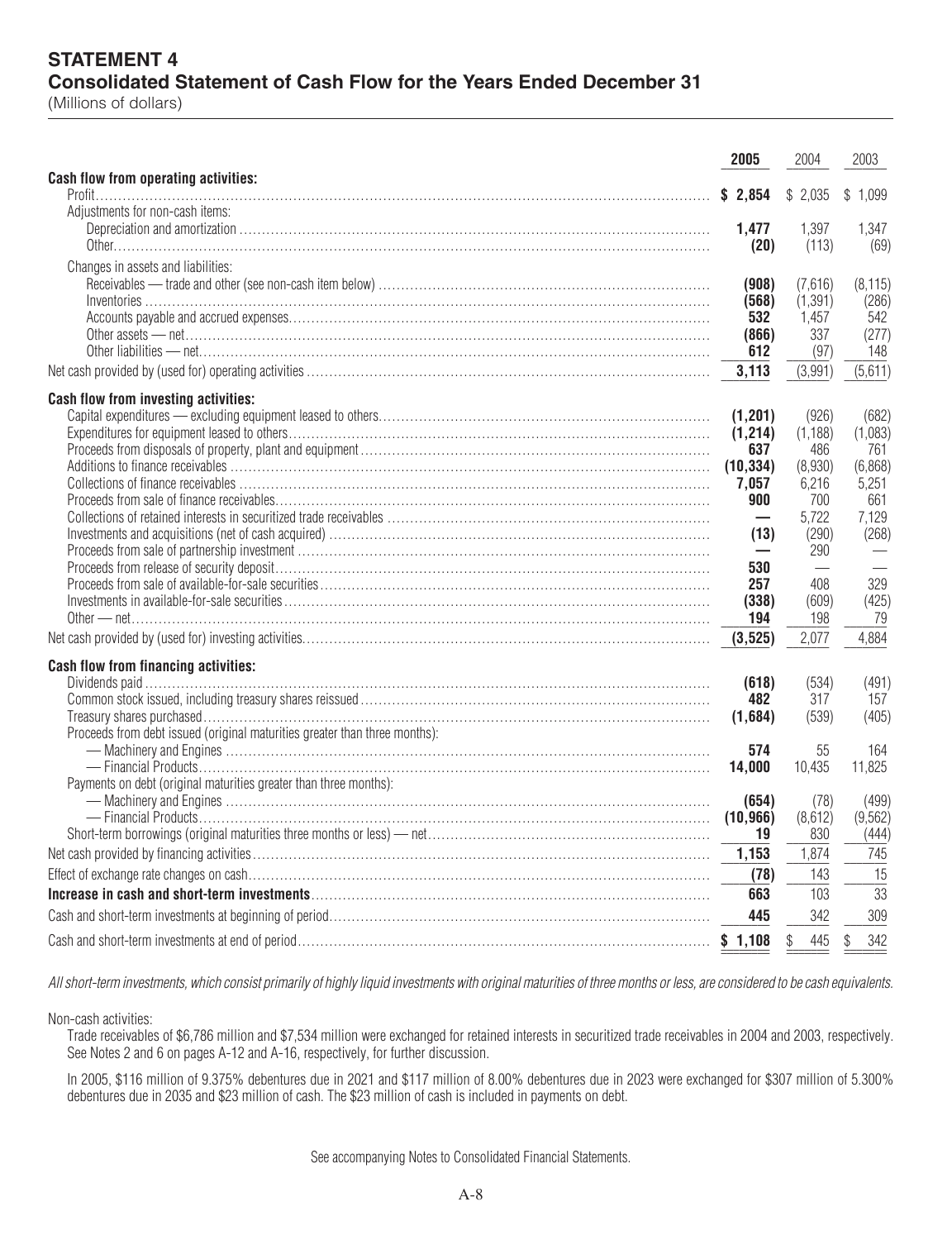As of December 31, 2005, amounts and expiration dates of U.S. foreign tax credits available to carry forward were:

| (Millions of dollars) |      |       |      |      |       |
|-----------------------|------|-------|------|------|-------|
| 2006-2011             | 2012 | 2013  | 2014 | 2015 | `otal |
| \$0                   | \$36 | \$109 | \$74 | \$18 | \$237 |

As of December 31, 2005, amounts and expiration dates of net operating loss carryforwards in various non-U.S. taxing jurisdictions were:

| (Millions of dollars) |      |      |      |                     |       |       |  |
|-----------------------|------|------|------|---------------------|-------|-------|--|
| 2006                  | 2007 | 2008 | 2009 | 2010-2015 Unlimited |       | Total |  |
| \$7                   | \$3  | \$0  | \$5  | \$137               | \$569 | R721  |  |

A valuation allowance has been recorded at certain non-U.S. subsidiaries that have not yet demonstrated consistent and/or sustainable profitability to support the recognition of net deferred tax assets.

As of December 31, 2005, approximately \$890 million of state tax net operating losses (NOLs) and \$36 million of state tax credit carryforwards were available. Of the NOLs, 67% expire after 2015. The state tax credit carryforwards expire over the next ten years. We established a valuation allowance for those NOLs and credit carryforwards likely to expire prior to utilization.

In December 2004, the FASB issued FASB Staff Position No. 109-1 "Application of FASB Statement No. 109, Accounting for Income Taxes, to the Tax Deduction on Qualified Production Activities Provided by the American Jobs Creation Act of 2004" (FSP 109-1). FSP 109-1 provides accounting guidance for companies that will be eligible for a tax deduction resulting from "qualified production activities income" as defined in the American Jobs Creation Act of 2004 (the Act). FSP 109-1 requires this deduction be treated as a special deduction in accordance with SFAS 109, which does not require a revaluation of our U.S. deferred tax assets. We applied the guidance in FSP 109-1 upon recognition of this tax deduction beginning January 1, 2005. The application of FSP 109-1 did not have a material impact on our financial statements.

In December 2004, the FASB issued FASB Staff Position No. 109-2 "Accounting and Disclosure Guidance for the Foreign Earnings Repatriation Provision within the American Jobs Creation Act of 2004" (FSP 109-2). FSP 109-2 provides accounting guidance for the one-time tax deduction of 85% of non-U.S. earnings that are repatriated in excess of a base amount as defined in the Act. SFAS 109 requires a company to reflect in the period of enactment the effect of a new tax law. Due to the lack of clarification of certain provisions within the Act, FSP 109-2 allowed companies time beyond the financial reporting period of enactment to evaluate the effect of the Act. We completed our evaluation in the second quarter and recognized a provision for income taxes of \$33 million in 2005 under the provisions of the Act. We repatriated earnings of \$1.4 billion in 2005, which includes approximately \$500 million subject to the preferential treatment allowed by the Act. In connection with our repatriation plan, we now intend to indefinitely reinvest earnings of a few selected non-U.S. subsidiaries and have reversed the associated deferred tax liability of \$38 million.

The 2005 provision for income taxes also includes the impact of favorable tax settlements of \$26 million primarily related to non-U.S. tax jurisdictions. The net impact of repatriation planning and these favorable tax settlements was a \$31 million decrease to our 2005 provision for income taxes. Excluding these discrete items, the effective tax rate for 2005 was 29.5%.

During the second quarter of 2005, the Internal Revenue Service (IRS) completed its field examination of our 1995 through 1999 U.S. tax returns. In connection with this examination, we received notices of certain adjustments proposed by the IRS, primarily related to foreign sales corporation (FSC) commissions, foreign tax credit calculations and R&D credits. We disagree with these proposed adjustments and are vigorously disputing this matter through applicable IRS and judicial procedures, as appropriate. Although the final resolution of the proposed adjustments is uncertain, in the opinion of our management, the ultimate disposition of these matters will not have a material adverse effect on our consolidated financial position, liquidity or results of operations.

#### **6. Sales and servicing of trade receivables**

Our Machinery and Engines operations generate trade receivables from the sale of inventory to dealers and customers. Certain of these receivables are sold to Cat Financial.

**A.** Prior to June 2005, Cat Financial periodically securitized a portion of the dealer receivables using a revolving securitization structure. We used a trust which issued a collateralized trust obligation (CTO) certificate to third party purchasers for their portion of these receivables. The trust also issued a transferor certificate (certificated retained interests) to Cat Financial for the portion not represented by the CTO.

For 2003 and through August of 2004, the trust was a qualifying special purpose entity (QSPE) and thus, in accordance with SFAS 140, was not consolidated. The outstanding principal balance of the CTO was not included in our Consolidated Financial Position during these periods. As of December 31, 2003, the certificated retained interests of \$1,550 million were included in "Retained Interests in Securitized Trade Receivables" in Statement 2.

From September 2004 through May 2005, because of a significant increase in Machinery and Engines' sales and subsequent sale of the receivables to Cat Financial, our certificated retained interests in the trust exceeded 90% of the fair value of trust assets. Thus, during this period, the trust did not qualify as a QSPE as defined by SFAS 140. We therefore consolidated the trust in accordance with FIN 46R, "Consolidation of Variable Interest Entities" (revised) as it represents a variable interest entity for which Cat Financial is the primary beneficiary. As of December 31, 2004, assets of the trust of \$2,587 million were included in "Receivables — trade and other" in Statement 2 and the CTO of \$240 million was included in "Short-term Borrowings." Please refer to Note 15.

Cat Financial serviced the dealer receivables and received an annual servicing fee of approximately 1% of the average outstanding principal balance of the securitized trade receivables transferred to third party purchasers. Consolidated expenses of \$7 million and \$6 million related to the securitized receivables were recognized during 2004 and 2003, respectively, and are included in "Other income (expense)" on Statement 1. Expected credit losses were assumed to be 0% because dealer receivables have historically had no losses and none were expected. The carrying value of the certificated retained interests approximated fair value due to their short-term nature. Other than the certificated retained interests (assets of the trust when consolidated), the investors and the securitization facilities had no recourse to Cat Financial's assets for failure of debtors to pay when due.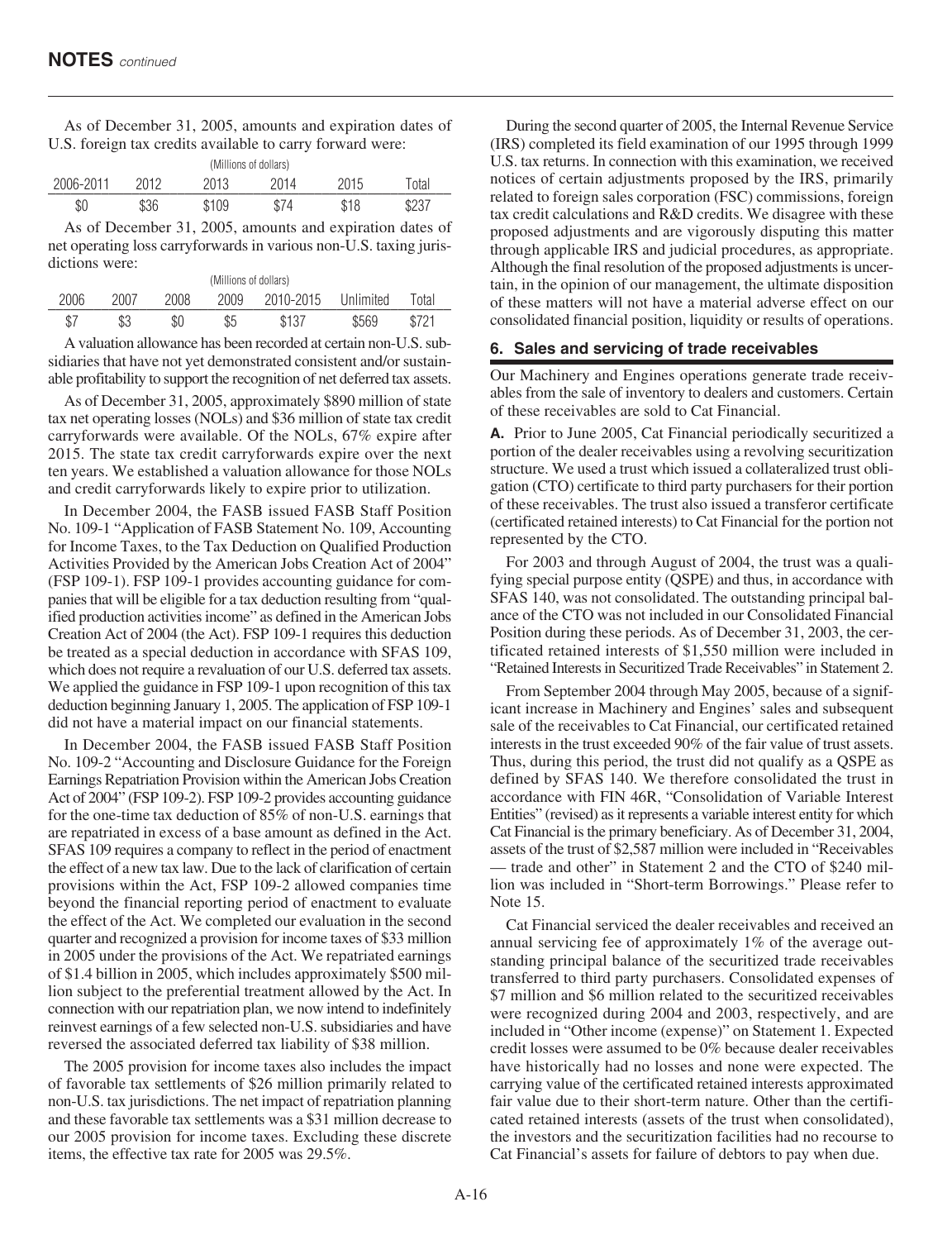| (Millions of dollars)                                                                                                            | 2004           |                |
|----------------------------------------------------------------------------------------------------------------------------------|----------------|----------------|
| <b>Cash flow from securitizations:</b><br>Proceeds from collections reinvested                                                   |                |                |
| in revolving securitization <sup>(1)</sup> \$                                                                                    | 663            | \$1,099        |
| <b>Characteristics of securitized receivables:</b>                                                                               |                |                |
| Principal balance at December 31:<br>Collateralized trust obligation                                                             |                | \$1,550<br>240 |
| Average balance for the year ended December 31 <sup>(1)</sup> :                                                                  | \$1.936<br>240 | \$1,350<br>240 |
| <sup>(1)</sup> For 2004, proceeds, servicing fees received and average balances include only the periods the<br>trust was a OSPF |                |                |

In June 2005, Cat Financial terminated the trade receivable securitization trust and no longer securitizes trade receivables. Upon termination, receivables held by the trust were transferred back to Cat Financial.

**B.** In June 2005, Cat Financial transferred an undivided interest of \$240 million in trade receivables to third party purchasers. In accordance with SFAS 140, the transfer to third party purchasers is accounted for as a sale. Cat Financial services the transferred trade receivables and receives an annual servicing fee of approximately 1% of the average outstanding principal balance. Consolidated expense of \$8 million related to the sale of trade receivables was recognized during 2005 and is included in "Other income (expense)" on Statement 1.

The remaining interest as of December 31, 2005 of \$3,028 million is included in "Receivables — trade and other" in Statement 2. The cash collections from these receivables held by Cat Financial, including those attributable to the third party purchasers, are first applied to satisfy any obligations of Cat Financial to those purchasers. The third party purchasers have no recourse to Cat Financial's assets, other than the remaining interest, for failure of debtors to pay when due. For Cat Financial's remaining interest in trade receivables, carrying amount approximated fair value due to the short-term nature of these receivables.

#### **7. Wholesale inventory receivables**

Wholesale inventory receivables are receivables of Cat Financial that arise when Cat Financial provides financing for a dealer's purchase of inventory. These receivables are included in "Receivables — trade and other" and "Long-term receivables — trade and other" in Statement 2 and were \$1,282 million, \$991 million and \$764 million at December 31, 2005, 2004 and 2003, respectively. Please refer to Note 20 on page A-28 and Table III on page A-29 for fair value information.

#### **Contractual maturities of outstanding wholesale inventory receivables:**

|                           | December 31, 2005        |                      |              |           |
|---------------------------|--------------------------|----------------------|--------------|-----------|
| (Millions of dollars)     | Wholesale<br>Installment | Wholesale<br>Finance | Wholesale    |           |
| Amounts Due In            | Contracts                | Leases               | <b>Notes</b> | Total     |
| 2006                      | 37                       | \$<br>73             | \$<br>441    | 551<br>\$ |
| 2007                      | 13                       | 52                   | 254          | 319       |
| $2008$                    | 14                       | 36                   | 250          | 300       |
| 2009                      | 10                       | 19                   | 18           | 47        |
| 2010                      |                          |                      |              | 28        |
| Thereafter                |                          |                      |              |           |
|                           | 81                       | 187                  | 980          | 1,248     |
| Guaranteed residual value |                          | 85                   |              | 85        |
| Less: Unearned income     |                          | 18                   | 29           | 51        |
| Total                     | 77                       | 254                  | 951          | 1.282     |
|                           |                          |                      |              |           |

#### **8. Finance receivables**

Finance receivables are receivables of Cat Financial, which generally can be repaid or refinanced without penalty prior to contractual maturity. Total finance receivables reported in Statement 2 are net of an allowance for credit losses.

During 2005, 2004 and 2003, Cat Financial securitized retail installment sale contracts and finance leases into public assetbacked securitization facilities. The securitization facilities are qualifying special purpose entities and thus, in accordance with SFAS 140, are not consolidated. These finance receivables, which are being held in securitization trusts, are secured by new and used equipment. Cat Financial retained servicing responsibilities and subordinated interests related to these securitizations. For 2005, subordinated interests included subordinated certificates with an initial fair value of \$8 million, an interest in certain future cash flow (excess) with an initial fair value of \$1 million and a reserve account with an initial fair value of \$12 million. For 2004, subordinated interests included subordinated certificates with an initial fair value of \$8 million, an interest in certain future cash flow (excess) with an initial fair value of \$2 million and a reserve account with an initial fair value of \$10 million. For 2003, subordinated interests included subordinated certificates with an initial fair value of \$9 million, an interest in certain future cash flow (excess) with an initial fair value of \$14 million and a reserve account with an initial fair value of \$10 million. The company's retained interests generally are subordinate to the investors' interests. Net gains of \$12 million, \$13 million and \$22 million were recognized on these transactions in 2005, 2004 and 2003, respectively.

Significant assumptions used to estimate the fair value of the retained interests and subordinated certificates at the time of the transaction were:

|                                                                                |                          | <b>2005</b> 2004 2003 |  |
|--------------------------------------------------------------------------------|--------------------------|-----------------------|--|
| Discount rate $\ldots, \ldots, \ldots, \ldots, \ldots, \ldots, \ldots, \ldots$ | <b>10.8%</b> 10.7% 11.0% |                       |  |
|                                                                                |                          |                       |  |
| Expected credit losses                                                         |                          | <b>1.0%</b> 1.0% 1.0% |  |

These assumptions are based on our historical experience, market trends and anticipated performance relative to the particular assets securitized.

The company receives annual servicing fees of approximately 1% of the unpaid note value.

As of December 31, 2005, 2004 and 2003, the subordinated retained interests in the public securitizations totaled \$72 million, \$73 million and \$73 million, respectively. Key assumptions used to determine the fair value of the retained interests were:

|                                      | 2005         | 2004                | 2003            |
|--------------------------------------|--------------|---------------------|-----------------|
| Cash flow discount rates             |              |                     |                 |
| on retained interests and            |              |                     |                 |
| subordinated tranches                | 10.7%        |                     | 10.7% 9.1-10.8% |
| Weighted-average maturity  30 months |              | 28 months 27 months |                 |
| Average prepayment rate              | <b>14.0%</b> | 14.0%               | 14.0%           |
| Expected credit losses               | $1.0\%$      | 1 በ%                | $1.0\%$         |

The investors and the securitization trusts have no recourse to Cat Financial's other assets for failure of debtors to pay when due.

We estimated the impact of individual 10% and 20% changes to the key economic assumptions used to determine the fair value of residual cash flow in retained interests on our income. An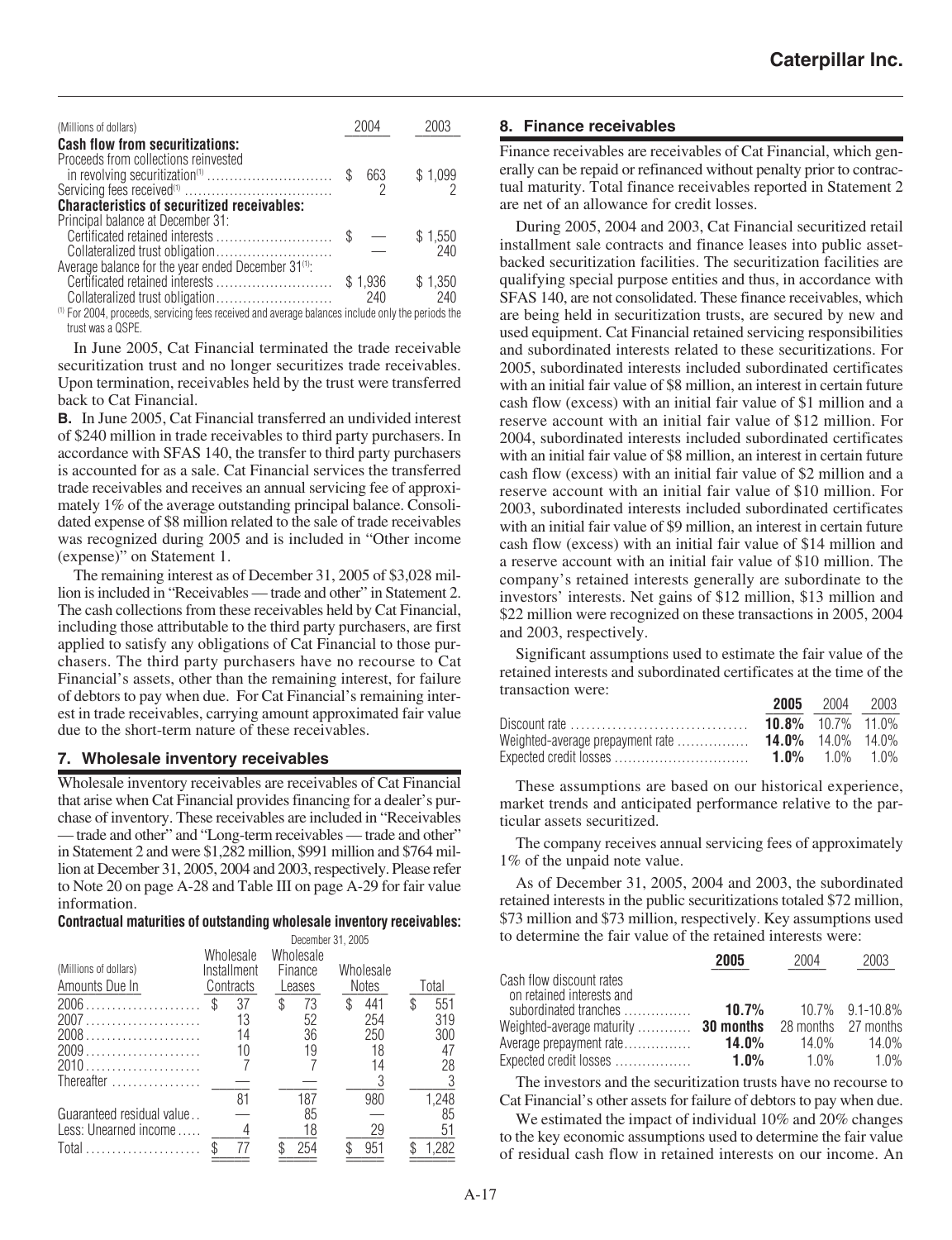#### **\_\_\_\_\_\_\_\_\_\_\_\_\_\_\_\_\_\_\_\_\_\_\_\_\_\_\_\_\_\_\_\_\_\_\_\_\_\_\_\_\_\_\_\_\_\_\_\_\_\_\_\_\_\_\_\_\_\_\_\_\_\_\_\_\_\_\_\_\_\_\_\_\_\_\_\_\_\_\_\_\_\_\_\_\_\_\_\_\_\_\_\_\_\_\_\_\_\_\_\_\_\_\_\_\_\_\_\_\_\_\_ TABLE I — Finance Receivables Information (Millions of dollars)**

#### **Contractual maturities of outstanding finance receivables:**

|                                               |                       |                   | December 31, 2005 |       |              |             |
|-----------------------------------------------|-----------------------|-------------------|-------------------|-------|--------------|-------------|
|                                               | Retail<br>Installment | Retail<br>Finance | Retail            |       | Wholesale    |             |
| Amounts Due In                                | Contracts             | Leases            | Notes             |       | <b>Notes</b> | Total       |
| 2006<br>.                                     | \$2,760               | \$2,085           | \$1,896           | \$    | 137          | \$<br>6,878 |
| 2007<br>.                                     | 1.988                 | 1.465             | 850               |       | 15           | 4.318       |
| 2008                                          | 1,312                 | 951               | 626               |       | 7            | 2.896       |
| .<br>2009                                     | 657                   | 516               | 439               |       |              | 1,612       |
| .<br>2010.                                    | 214                   | 218               | 374               |       |              | 806         |
| .                                             |                       |                   |                   |       |              |             |
| Thereafter                                    | 39                    | 205               | 731               |       |              | 975         |
|                                               | 6,970                 | 5.440             | 4,916             |       | 159          | 17,485      |
| Residual value                                |                       | 938               |                   |       |              | 938         |
| Less: Unearned                                |                       |                   |                   |       |              |             |
| $income \dots \dots \dots$                    | 681                   | 623               | 74                |       |              | 1,378       |
| Total                                         | \$6,289               | \$5,755           | \$4,842           | \$    | 159          | \$17,045    |
|                                               |                       |                   |                   |       |              |             |
| <b>Impaired loans and leases:</b>             |                       |                   |                   |       |              |             |
|                                               |                       |                   |                   | 2005  | 2004         | 2003        |
| Average recorded investment                   |                       |                   |                   | \$143 | \$ 265       | \$321       |
| At December 31:                               |                       |                   |                   |       |              |             |
| Recorded investment                           |                       |                   |                   | \$106 | \$181        | \$275       |
| Impaired Ioans/finance leases for which there |                       |                   |                   |       |              |             |
| is a related allowance for credit losses      |                       |                   | \$                | 33    | \$<br>51     | \$<br>98    |
| Impaired Ioans/finance leases for which there |                       |                   |                   |       |              |             |
| is no related allowance for credit losses     |                       |                   | \$                | 73    | 130<br>\$    | \$177       |
|                                               |                       |                   |                   |       |              |             |

#### **Allowance for credit loss activity:**

|                                                  | 2005 2004 2003     |                    |                       |
|--------------------------------------------------|--------------------|--------------------|-----------------------|
| Balance at beginning of year\$ 278 \$ 241 \$ 207 | 92                 | 105                | 101                   |
| Recoveries on receivables previously written off | (62)<br>17<br>(23) | (88)<br>16<br>$-4$ | (104)<br>- 22<br>- 15 |
| Balance at end of year \$ 302 \$ 278 \$ 241      |                    |                    |                       |

In estimating the allowance for credit losses, we review accounts that are past due, non-performing or in bankruptcy.

#### **Cat Financial's net retail finance leases:**

| $income \ldots$ 681<br>623<br>74                                                                                         |       | 1,378               |                                            |           | December 31.            |       |
|--------------------------------------------------------------------------------------------------------------------------|-------|---------------------|--------------------------------------------|-----------|-------------------------|-------|
| Total\$6,289<br>\$5,755<br>\$4,842<br>\$ 159                                                                             |       | \$17,045            |                                            | 2005      | 2004                    | 2003  |
|                                                                                                                          |       |                     | Total minimum lease payments receivable    |           | \$5,440 \$4,876 \$4,096 |       |
| <b>Impaired loans and leases:</b><br>2005                                                                                | 2004  | 2003                | Estimated residual value of leased assets: | 384       | 379                     | 323   |
| \$143<br>Average recorded investment                                                                                     | \$265 | \$321               |                                            | 554       | 540                     | 558   |
| At December 31:                                                                                                          |       |                     |                                            | 6,378     | 5,795                   | 4,977 |
| \$106<br>Impaired loans/finance leases for which there                                                                   | \$181 | \$275               | Less: Unearned income                      | 623       | 550                     | 498   |
| is a related allowance for credit losses $\frac{2}{3}$ 33 $\frac{1}{3}$<br>Impaired Ioans/finance leases for which there | -51   | $\mathbb{S}$<br>-98 | Net retail finance leases                  |           | \$5,755 \$5,245 \$4,479 |       |
| is no related allowance for credit losses  \$73 \$130                                                                    |       | \$177               |                                            |           |                         |       |
|                                                                                                                          |       |                     | 2005                                       | 2004      |                         | 2003  |
| <b>Cash flow from securitizations:</b>                                                                                   |       |                     |                                            |           |                         |       |
|                                                                                                                          |       |                     | 829<br>S.                                  | \$<br>639 | \$                      | 661   |
|                                                                                                                          |       |                     | 11                                         |           |                         | 8     |
|                                                                                                                          |       |                     | 38                                         | 34        |                         |       |
| <b>Characteristics of securitized receivables:</b><br>At December 31:                                                    |       |                     |                                            |           |                         |       |
|                                                                                                                          |       |                     | \$980                                      | 815<br>\$ | \$                      | 813   |

|  |  |                  | 813 |
|--|--|------------------|-----|
|  |  |                  | 34  |
|  |  |                  |     |
|  |  |                  |     |
|  |  |                  | 884 |
|  |  |                  |     |
|  |  |                  |     |
|  |  | \$ 815<br>\$ 873 |     |

independent, adverse change to each key assumption had an immaterial impact on the fair value of residual cash flow.

We consider an account past due if any portion of an installment is due and unpaid for more than 30 days. Recognition of income is suspended when management determines that collection of future income is not probable (generally after 120 days past due). Accrual is resumed, and previously suspended income is recognized, when the receivable becomes contractually current and/or collection doubts are removed. Cash receipts on impaired loans or finance leases are recorded against the receivable and then to any unrecognized income. Investment in loans/finance leases on nonaccrual status were \$175 million, \$176 million and \$233 million and past due over 90 days and still accruing were \$31 million, \$11 million and \$25 million as of December 31, 2005, 2004 and 2003, respectively.

Cat Financial provides financing only when acceptable criteria are met. Credit decisions are based on, among other things, the customer's credit history, financial strength and intended use

of equipment. Cat Financial typically maintains a security interest in retail financed equipment and requires physical damage insurance coverage on financed equipment.

Please refer to Table I above for additional finance receivables information and Note 20 on page A-28 and Table III on page A-29 for fair value information.

#### **9. Inventories**

|                       |                         | December 31,   |         |  |  |
|-----------------------|-------------------------|----------------|---------|--|--|
| (Millions of dollars) |                         | 2005 2004 2003 |         |  |  |
|                       | \$1,689 \$1,592 \$1,105 |                |         |  |  |
| Work-in-process       | 814                     |                | 664 377 |  |  |
|                       |                         |                |         |  |  |
|                       | 228                     |                | 210 184 |  |  |
| Total inventories     | \$5,224 \$4,675 \$3,047 |                |         |  |  |
|                       |                         |                |         |  |  |

We had long-term material purchase obligations of approximately \$890 million at December 31, 2005.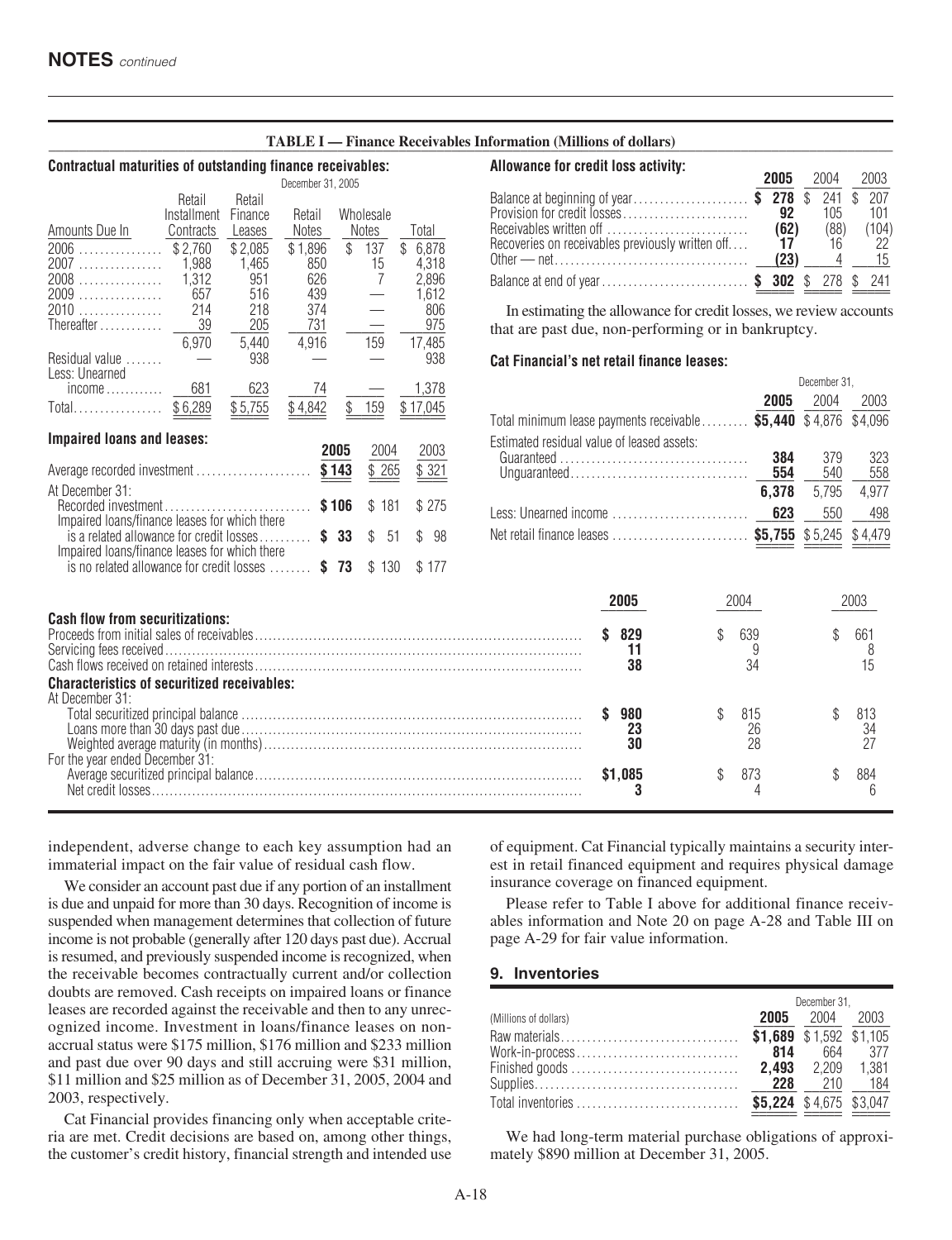#### **16. Long-term debt**

|                                                              |    |           | December 31. |            |    |            |  |
|--------------------------------------------------------------|----|-----------|--------------|------------|----|------------|--|
| (Millions of dollars)                                        |    | 2005      |              | 2004       |    | 2003       |  |
| Machinery and Engines:                                       |    |           |              |            |    |            |  |
| Notes - 6.550% due 2011                                      | S  | 250       | \$           | 250        | \$ | 250        |  |
| Debentures - 9.000% due 2006                                 |    |           |              | 206        |    | 208        |  |
| Debentures — $7.250\%$ due $2009$                            |    | 310       |              | 313        |    | 315        |  |
| Debentures $-9.375\%$ due $2011, \ldots, \ldots$             |    | 123       |              | 123        |    | 123        |  |
| Debentures - 9.375% due 2021<br>Debentures - 8.000% due 2023 |    | 120<br>82 |              | 236<br>199 |    | 236<br>199 |  |
| Debentures — $6.625\%$ due $2028$                            |    | 299       |              | 299        |    | 299        |  |
| Debentures — $7.300\%$ due $2031$                            |    | 348       |              | 348        |    | 348        |  |
| Debentures $-$ 5.300% due 2035                               |    | 200       |              |            |    |            |  |
| Debentures $-6.950\%$ due $2042$                             |    | 249       |              | 249        |    | 249        |  |
| Debentures - 7.375% due 2097                                 |    | 297       |              | 297        |    | 297        |  |
| Capital lease obligations                                    |    | 66        |              | 665        |    | 611        |  |
| Commercial paper                                             |    |           |              | 40         |    | 45         |  |
| Deposit obligations                                          |    | 231       |              | 245        |    | 236        |  |
|                                                              |    | 142       |              | 193        |    | 187        |  |
| Total Machinery and Engines                                  |    | 2,717     |              | 3,663      |    | 3,603      |  |
| Financial Products:                                          |    |           |              |            |    |            |  |
| Commercial paper                                             | \$ | 299       | \$           | 1,400      | \$ | 1,825      |  |
| Medium-term notes                                            |    | 12,187    |              | 10,468     |    | 8,775      |  |
| Deposit obligations                                          |    | 232       |              | 232        |    | 232        |  |
|                                                              |    | 242       |              | 74         |    | 111        |  |
| Total Financial Products                                     |    | 12,960    |              | 12,174     |    | 10,943     |  |
| Total long-term debt due after one year                      |    | \$15,677  |              | \$15,837   |    | \$14,546   |  |

All outstanding notes and debentures are unsecured. The capital lease obligations which were collateralized by leased manufacturing equipment and/or security deposits, were terminated in the fourth quarter of 2005. This resulted in the fulfillment of the capital lease obligation and conversion of the associated security deposits into cash. The deposit obligations have corresponding security deposits, which are included in "Other assets" in Statement 2. These deposit obligations and corresponding security deposits relate to two finance arrangements which provide us a return. These finance arrangements require that we commit to certain long-term obligations and provide security deposits which will fulfill these obligations when they become due.

On September 13, 2005, \$116 million of 9.375% debentures due in 2021 and \$117 million of 8.00% debentures due in 2023 were exchanged for \$307 million of 5.30% debentures due in 2035 and \$23 million of cash. The book value of the 5.30% debentures due in 2035 was \$200 million at December 31, 2005, which results in an effective yield of 8.55%.

We may redeem the 6.55% notes and the 5.30%, 7.25%, 6.625%, 7.3%, 6.95% and 7.375% debentures in whole or in part at our option at any time at a redemption price equal to the greater of 100% of the principal amount of the debentures to be redeemed or the sum of the present value of the remaining scheduled payments.

The terms of other notes and debentures do not specify a redemption option prior to maturity.

Based on long-term credit agreements, \$299 million, \$1,440 million and \$1,870 million of commercial paper outstanding at December 31, 2005, 2004 and 2003, respectively, was classified as long-term debt due after one year.

Medium-term notes are offered by prospectus and are issued through agents at fixed and floating rates. Financial Products medium-term notes have a weighted average interest rate of 4.1% with remaining maturities up to 20 years at December 31, 2005.

The aggregate amounts of maturities of long-term debt during each of the years 2006 through 2010, including amounts due within one year and classified as current, are:

|                                                                           |       |      | December 31,                            |      |      |
|---------------------------------------------------------------------------|-------|------|-----------------------------------------|------|------|
| (Millions of dollars)                                                     | 2006  | 2007 | 2008                                    | 2009 | 2010 |
| Machinery and Engines $$340$ $$88$ $$25$ $$550$ $$$<br>Financial Products | 4.159 |      | 3,882 2,731 1,994 2,333                 |      |      |
|                                                                           |       |      | \$4,499 \$3,970 \$2,756 \$2,544 \$2,334 |      |      |

The above table includes \$708 million of medium-term notes that can be called at par.

Interest paid on short-term and long-term borrowings for 2005, 2004 and 2003 was \$1,030 million, \$766 million and \$718 million, respectively.

Please refer to Note 20 on page A-28 and Table III on page A-29 for fair value information on long-term debt.

#### **17. Credit commitments**

|                                                 |                | December 31, 2005        |                              |
|-------------------------------------------------|----------------|--------------------------|------------------------------|
| (Millions of dollars)                           | Consolidated   | Machinery<br>and Engines | Financial<br><b>Products</b> |
| Credit lines available:                         |                |                          |                              |
| Global credit facilities                        | $$5,750^{(1)}$ | 600(1)                   | $$5,150^{(1)}$               |
| Other external $\dots\dots\dots\dots\dots\dots$ | 2,177          | 911                      | 1,266                        |
| Total credit lines available                    | 7,927          | 1.511                    | 6,416                        |
| Less: Global credit facilities                  |                |                          |                              |
| supporting commercial paper                     | 4,563          | 328                      | 4,235                        |
| Less: Utilized credit                           | 531            | 143                      | 388                          |
| Available credit                                | \$2,833        | \$1,040                  | \$1,793                      |
|                                                 |                |                          |                              |

(1) We have three global credit facilities with a syndicate of banks totaling \$5,750 million available in the aggregate to both Machinery and Engines and Financial Products to support commercial paper programs. Based on management's allocation decision, which can be revised at any time during the year, the portion of the facility available to Cat Financial at December 31, 2005 was \$5,150 million. The five-year facility of \$2,500 million expires in September 2009. The five-year facility of \$1,625 million expires in September 2010. The 364-day facility of \$1,625 million expires in September 2006. The facility expiring in September 2006 has a provision that allows Caterpillar or Cat Financial to obtain a one-year loan in September 2006 that would mature in September 2007

As part of Cat Financial's 2005 global credit facilities renewal, the year-end leverage covenant (debt-to-equity ratio) has been increased to 8.5:1, from previous level of 8:1 which aligns it with the 8.5:1 six-month moving average leverage covenant. At December 31, 2005, there were no borrowings under these lines and Cat Financial was in compliance with all debt covenants.

#### **18. Capital stock**

#### **A. Stock options**

In 1996, stockholders approved the Stock Option and Long-Term Incentive Plan (the Plan) providing for the granting of options to purchase common stock to officers and other key employees, as well as non-employee directors. The Plan reserves 144 million shares of common stock for issuance (128 million under the Plan and 16 million under prior stock option plans). Options granted prior to 2004 vest at the rate of one-third per year over the three year period following the date of grant. In anticipation of delaying vesting until three years after the grant date for future grants, the 2004 grant vested on December 31, 2004. In order to better align our employee stock option program with the overall market, the number of options granted in 2005 (issued in February) was significantly reduced from the previous year. In response to this decrease, we elected to immediately vest the 2005 option grant. All grants continue to have a maximum term of 10 years. Common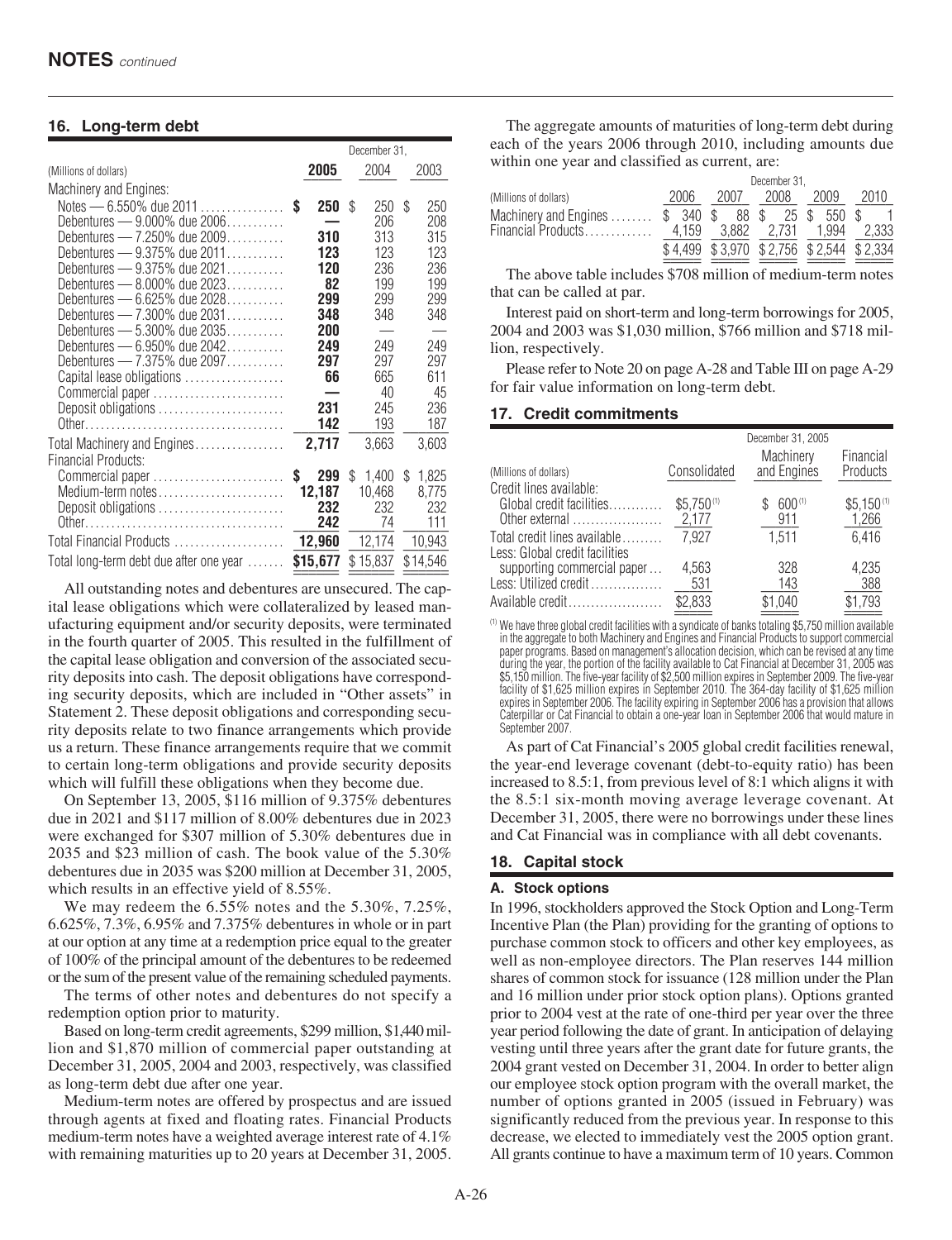|                                                                                                                                                         |                            |                         |                           | <b>TABLE III — Fair Values of Financial Instruments</b> |                          |                           |                                          |
|---------------------------------------------------------------------------------------------------------------------------------------------------------|----------------------------|-------------------------|---------------------------|---------------------------------------------------------|--------------------------|---------------------------|------------------------------------------|
|                                                                                                                                                         | 2005                       |                         |                           | 2004                                                    |                          | 2003                      |                                          |
| (Millions of dollars)                                                                                                                                   | Carrying<br>Amount         | Fair<br>Value           | Carrying<br>Amount        | Fair<br>Value                                           | Carrying<br>Amount       | Fair<br>Value             | Reference                                |
| Asset (Liability) at December 31                                                                                                                        |                            |                         |                           |                                                         |                          |                           |                                          |
| Cash and short-term investments<br>Finance receivables - net                                                                                            | 1,108<br>S<br>1,356<br>(1) | \$1,108<br>1,356<br>(1) | \$<br>445<br>1,852<br>176 | \$<br>445<br>1,852<br>176                               | \$<br>342<br>.574<br>167 | \$<br>342<br>1,574<br>167 | Statement 2<br>Notes 13 and 21<br>Note 3 |
| $(excluding tax leaves(1)) \dots \dots \dots \dots \dots \dots \dots$<br>Wholesale inventory receivables - net                                          | 15,214                     | 15,210                  | 13,457                    | 13,445                                                  | 11,439                   | 11,489                    | Note 8                                   |
| (excluding finance type leases <sup>(1)</sup> )<br>Short-term borrowings<br>Long-term debt<br>(including amounts due within one year)                   | 1,089<br>(5, 569)          | 1,085<br>(5, 569)       | 882<br>(4, 157)           | 857<br>(4, 157)                                         | 681<br>(2,757)           | 666<br>(2,757)            | Note 7<br>Note 15                        |
| Machinery and Engines<br>Interest rate swaps<br>Financial Products -                                                                                    | (3,057)<br>(17, 119)       | (3, 465)<br>(17, 176)   | (3,669)<br>(15,699)       | (4, 186)<br>(15, 843)                                   | (3,635)<br>(13,892)      | (4, 109)<br>(14,078)      | Note 16<br>Note 16                       |
| in a net receivable position<br>in a net payable position<br>$Guarantees^{(2)} \dots \dots \dots \dots \dots \dots \dots \dots \dots \dots \dots \dots$ | 94<br>(114)<br>(9)         | 94<br>(114)<br>(10)     | 75<br>(69)<br>(10)        | 75<br>(69)<br>(10)                                      | 87<br>(59)<br>(5)        | 87<br>(59)<br>(9)         | Note 3<br>Note 3<br>Note 23              |

 $^{(1)}$  Total excluded items have a net carrying value at December 31, 2005, 2004 and 2003 of \$1,719 million, \$1,737 million and \$1,546 million, respectively.

(2) The carrying amount provisions of FASB Interpretation No. 45 related to guarantees are effective for guarantees issued or modified subsequent to December 31, 2002 only, whereas the fair value amount is for all guarantees.

guarantees generally have one-year terms and are secured, primarily by dealer assets.

We provide loan guarantees to a third party lender for financing associated with machinery purchased by customers. The loan guarantees are for the remote chance that the customers will become insolvent. These guarantees have an average three-year term and are secured by the machinery.

Cat Financial has provided a limited indemnity to a third party bank for \$40 million resulting from the assignment of certain leases to that bank. The indemnity is for the remote chance that the insurers of these leases would become insolvent. The indemnity expires December 15, 2012 and is unsecured.

No loss has been experienced or is anticipated under any of these guarantees. At December 31, 2005, 2004 and 2003, the related book value was \$9 million, \$10 million and \$5 million, respectively. The maximum potential amount of future payments (undiscounted and without reduction for any amounts that may possibly be recovered under recourse or collateralized provisions) we could be required to make under the guarantees at December 31 are as follows:

| (Millions of dollars)                                         | 2005  | 2004              | 2003 |
|---------------------------------------------------------------|-------|-------------------|------|
| Guarantees with Caterpillar Dealers                           |       | \$434 \$364 \$380 |      |
| Guarantees with Customers                                     | 27    | 29                |      |
| Limited Indemnity                                             | 40    | 45                |      |
| Guarantees — other $\dots\dots\dots\dots\dots\dots\dots\dots$ | 53    | -17               | 37   |
|                                                               | \$554 | \$455 \$417       |      |
|                                                               |       |                   |      |

We are party to agreements in the normal course of business with selected customers and Caterpillar dealers in which we commit to provide a set dollar amount of financing on a pre-approved basis. We also provide lines of credit to selected customers and Caterpillar dealers, of which a portion remains unused as of the end of the period. Commitments and lines of credit generally have fixed expiration dates or other termination clauses. It has been our experience that not all commitments and lines of credit will be used. Management applies the same credit policies when making commitments and granting lines of credit as it does for any other financing. We do not require collateral for these commitments/lines, but if credit is extended, collateral may be required upon funding. The amount of the unused commitments and lines of credit for dealers as of December 31, 2005 was \$4,729 million compared to \$5,019 million at December 31, 2004 and \$4,784 million at December 31, 2003. The amount of the unused commitments and lines of credit for customers as of December 31, 2005 was \$1,972 million compared to \$1,499 million at December 31, 2004 and \$1,336 million at December 31, 2003.

Our product warranty liability is determined by applying historical claim rate experience to the current field population and dealer inventory. Historical claim rates are developed using a rolling average of actual warranty payments. Effective in the third quarter of 2004, we refined our process to utilize more detailed claim rates by product. This provides more comprehensive product warranty information for management. This change did not have a material impact on our financial statements.

| (Millions of dollars)                  | 2005  | 2004        | 2003   |
|----------------------------------------|-------|-------------|--------|
| Warranty liability, January 1          | \$785 | \$624       | \$ 693 |
| Reduction in liability (payments)      | (712) | (571)       | (503)  |
| Increase in liability (new warranties) | 806   | 732         | 434    |
| Warranty liability, December 31        | \$879 | \$785 \$624 |        |
|                                        |       |             |        |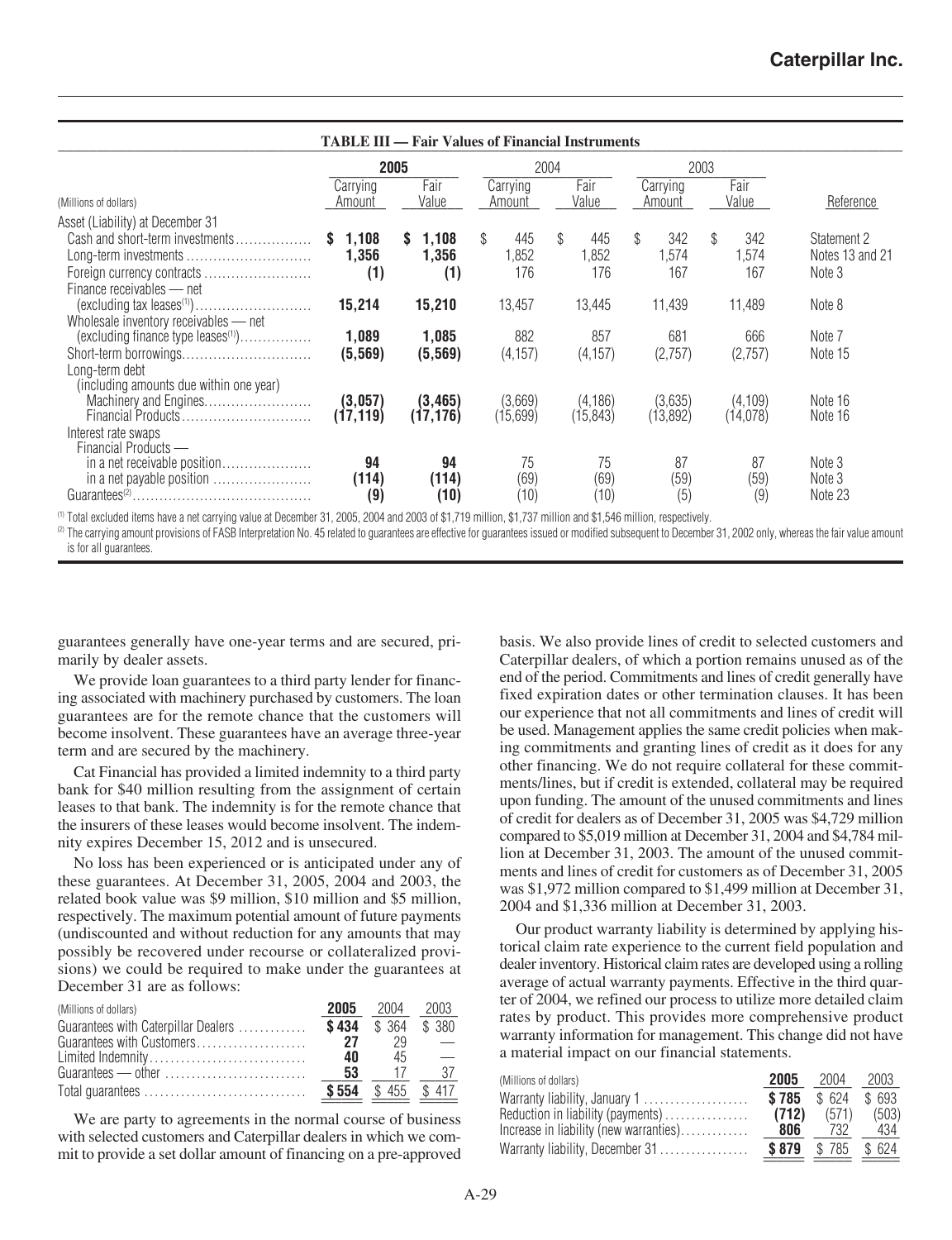**\_\_\_\_\_\_\_\_\_\_\_\_\_\_\_\_\_\_\_\_\_\_\_\_\_\_\_\_\_\_\_\_\_\_\_\_\_\_\_\_\_\_\_\_\_\_\_\_\_\_\_\_\_\_\_\_\_\_\_\_\_\_\_\_\_\_\_\_\_\_\_\_\_\_\_\_\_\_\_\_\_\_\_\_\_\_\_\_\_\_\_\_\_\_\_\_\_\_\_\_\_\_\_\_\_\_\_\_\_\_\_ TABLE IV — Segment Information (Millions of dollars)**

## **Business Segments:**

|                                                                                                                                                                                                                                                            |         |                                                          |                                                           |                                                   |                                                        | Machinery and Engines                                       |                                                         |                                                |                                                                          |                                                                  |                                                                                                              |                                                                          |                                                                                                                   |
|------------------------------------------------------------------------------------------------------------------------------------------------------------------------------------------------------------------------------------------------------------|---------|----------------------------------------------------------|-----------------------------------------------------------|---------------------------------------------------|--------------------------------------------------------|-------------------------------------------------------------|---------------------------------------------------------|------------------------------------------------|--------------------------------------------------------------------------|------------------------------------------------------------------|--------------------------------------------------------------------------------------------------------------|--------------------------------------------------------------------------|-------------------------------------------------------------------------------------------------------------------|
|                                                                                                                                                                                                                                                            |         | Asia/<br>Pacific<br>Marketing                            | Construction<br>& Mining<br>Products                      | EAME<br>Marketing                                 | Electric<br>Power                                      | Large<br>Power<br>Products                                  | Latin<br>America                                        | North<br>America<br>Marketing                  | Power<br>Systems<br>Marketing                                            | All<br>Other                                                     | Total                                                                                                        | Financing<br>& Insurance<br>Services                                     | Consoli-<br>dated<br>Total                                                                                        |
| 2005<br>External sales and revenues<br>Intersegment sales and revenues<br>Total sales and revenues<br>.<br>Depreciation and amortization<br>Imputed interest expense<br>Accountable profit (loss)<br>Accountable assets at Dec. 31<br>Capital expenditures | S<br>\$ | 2,462<br>3<br>2.465<br>91<br>257<br>2                    | 5<br>9,925<br>9,930<br>89<br>42<br>1,473<br>1,559<br>177  | 4,441<br>5<br>4,446<br>4<br>75<br>103<br>1        | 2,119<br>187<br>2,306<br>18<br>18<br>110<br>592<br>27  | (260)<br>7.303<br>7,043<br>154<br>48<br>490<br>1,657<br>186 | 2,275<br>1,703<br>3,978<br>44<br>26<br>200<br>878<br>51 | 10,988<br>385<br>11,373<br>4<br>276<br>31<br>5 | 4,669<br>87<br>4,756<br>8<br>3<br>112<br>40<br>5                         | 7,110<br>14,388<br>21,498<br>373<br>247<br>1,884<br>8,583<br>517 | \$33,809<br>\$33,986<br>\$67.795<br>691<br>399<br>4,711<br>\$13,700<br>971<br>S                              | 2,867<br>35<br>2,902<br>646<br>798<br>566<br>26,815<br>1,232             | \$36,676<br>\$34,021<br>\$70,697<br>1,337<br>S<br>1,197<br>\$<br>5,277<br>\$<br>\$40,515<br>\$<br>2,203           |
| 2004<br>External sales and revenues<br>Intersegment sales and revenues<br>Total sales and revenues<br>Depreciation and amortization<br>Imputed interest expense<br>Accountable profit (loss)<br>Accountable assets at Dec. 31<br>Capital expenditures      | \$.     | 2,110<br>2,110<br>9<br>134<br>240<br>$\equiv$            | (47)<br>7,565<br>7,518<br>82<br>34<br>900<br>1,348<br>109 | 3,878<br>6<br>3,884<br>4<br>82<br>107<br>$\equiv$ | 1,757<br>141<br>1,898<br>35<br>17<br>(37)<br>618<br>19 | (176)<br>6,242<br>6,066<br>158<br>50<br>243<br>1,578<br>108 | 1,730<br>1,236<br>2,966<br>46<br>20<br>228<br>775<br>41 | 8,882<br>323<br>9,205<br>392<br>(61)<br>6      | 3,930<br>75<br>4,005<br>(6)<br>4<br>9<br>124<br>$\overline{\phantom{0}}$ | 6,059<br>11,806<br>17,865<br>359<br>211<br>1,320<br>8,064<br>436 | 28,123<br>\$<br>27,394<br>\$<br>55,517<br>\$<br>677<br>\$<br>350<br>3,271<br>12,793<br>\$<br>719<br>\$       | 2,439<br>2,440<br>604<br>543<br>460<br>24,450<br>1,327                   | 30,562<br>\$<br>27,395<br>\$<br>\$<br>57,957<br>1,281<br>\$<br>\$.<br>893<br>3,731<br>\$<br>37,243<br>2,046<br>\$ |
| 2003<br>External sales and revenues<br>Intersegment sales and revenues<br>Total sales and revenues<br>Depreciation and amortization<br>Imputed interest expense<br>Accountable profit (loss)<br>Accountable assets at Dec. 31<br>Capital expenditures      | \$<br>S | 1,569<br>1,569<br>109<br>266<br>$\overline{\phantom{0}}$ | (31)<br>5,655<br>5,624<br>86<br>31<br>450<br>1,096<br>68  | 3,131<br>5<br>3,136<br>4<br>48<br>88              | 1,226<br>154<br>1,380<br>19<br>13<br>(47)<br>489<br>13 | (110)<br>4,637<br>4,527<br>167<br>47<br>32<br>1,656<br>102  | 1,153<br>719<br>1,872<br>43<br>22<br>107<br>640<br>35   | 6,437<br>209<br>6,646<br>8<br>269<br>251<br>8  | 2,971<br>47<br>3,018<br>2<br>(114)<br>164<br>4                           | 4,521<br>9,048<br>13,569<br>367<br>189<br>772<br>6,369<br>355    | 20,867<br>\$<br>\$<br>20,474<br>\$<br>41,341<br>687<br>\$<br>328<br>1,626<br>\$<br>\$<br>11,019<br>585<br>ß. | 2,076<br>$\overline{2}$<br>2,078<br>551<br>477<br>337<br>20,467<br>1,220 | \$<br>22,943<br>\$<br>20,476<br>\$<br>43,419<br>1,238<br>\$<br>805<br>\$<br>1,963<br>31,486<br>\$<br>\$<br>1,805  |

## **Reconciliations:**

|                                                          | Machinery<br>and Engines | Financing &<br>Insurance Services | Consolidating<br>Adjustments | Consolidated<br>Total |
|----------------------------------------------------------|--------------------------|-----------------------------------|------------------------------|-----------------------|
| <b>Sales &amp; Revenues</b>                              |                          |                                   |                              |                       |
| 2005                                                     |                          |                                   |                              |                       |
| Total external sales and revenues from business segments | \$33,809<br>197          | 2.867<br>(217)                    | $(317)^{(1)}$                | \$36,676<br>(337)     |
|                                                          | \$34,006                 | 2,650                             | (317)                        | \$36,339              |
| 2004                                                     |                          |                                   |                              |                       |
| Total external sales and revenues from business segments | \$28.123<br>213          | 2.439<br>(270)                    | (199)(1)                     | \$30,562<br>(256)     |
|                                                          | \$28,336                 | 2,169                             | 199)                         | \$30,306              |
| 2003                                                     |                          |                                   |                              |                       |
| Total external sales and revenues from business segments | \$20.867<br>181          | 2.076<br>(123)                    | (194)(1)                     | \$22,943<br>(136)     |
|                                                          | \$21,048                 | 1,953                             | 194                          | 22,807                |

(1) Elimination of Financial Products revenues from Machinery and Engines.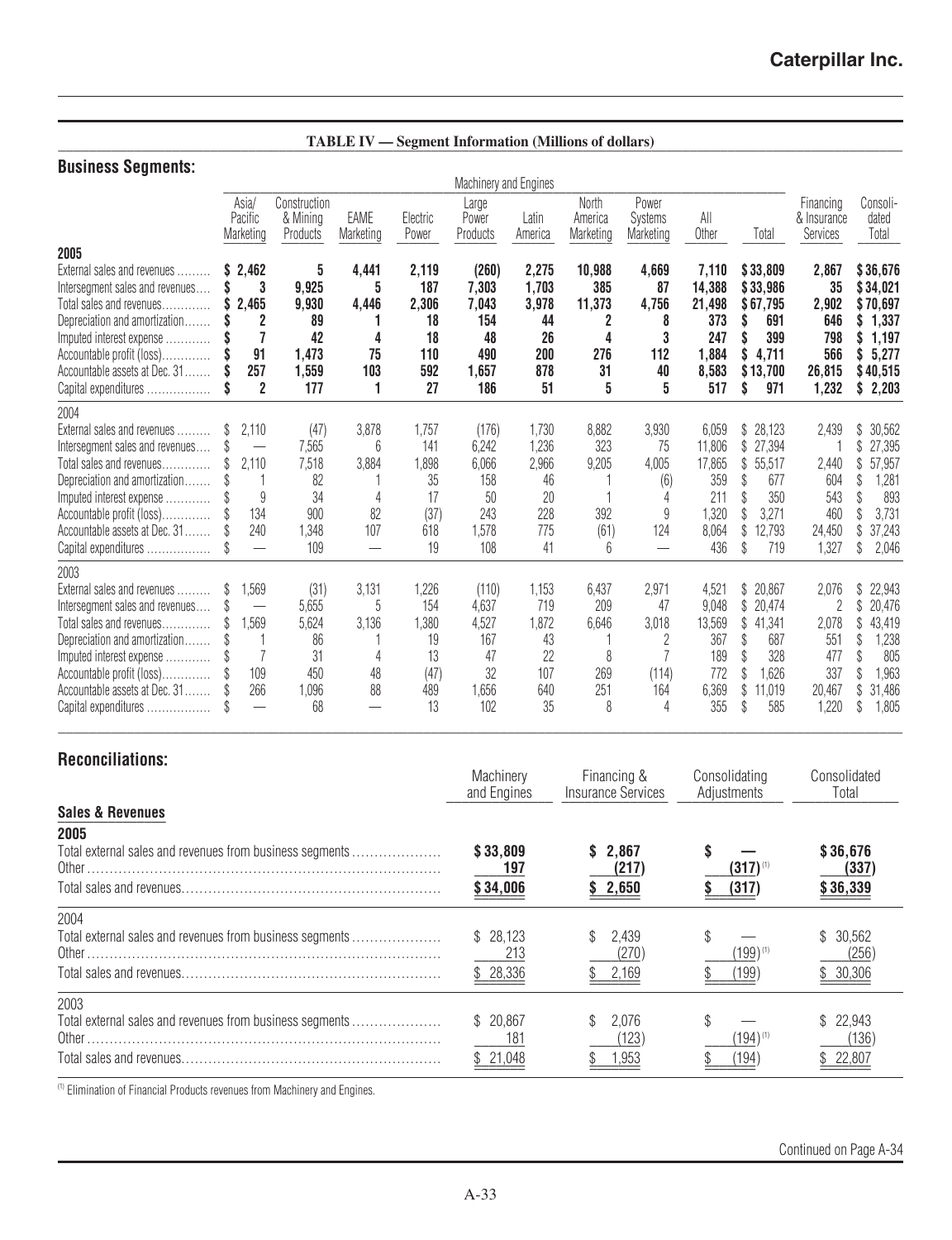#### **\_\_\_\_\_\_\_\_\_\_\_\_\_\_\_\_\_\_\_\_\_\_\_\_\_\_\_\_\_\_\_\_\_\_\_\_\_\_\_\_\_\_\_\_\_\_\_\_\_\_\_\_\_\_\_\_\_\_\_\_\_\_\_\_\_\_\_\_\_\_\_\_\_\_\_\_\_\_\_\_\_\_\_\_\_\_\_\_\_\_\_\_\_\_\_\_\_\_\_\_\_\_\_\_\_\_\_\_\_\_\_ TABLE IV Continued — Segment Information (Millions of dollars)**

## **Reconciliations:**

|                                                                                          | Machinery<br>and Engines                                           | Financing &<br>Insurance Services        | Consolidated<br>Total                                            |                                    |
|------------------------------------------------------------------------------------------|--------------------------------------------------------------------|------------------------------------------|------------------------------------------------------------------|------------------------------------|
| <b>Profit before taxes</b>                                                               |                                                                    |                                          |                                                                  |                                    |
| 2005<br>Total accountable profit from business segments                                  | 4.711<br>(728)<br>(133)                                            | \$<br>566                                | 5.277<br>S<br>(728)<br>(133)                                     |                                    |
| Methodology differences:<br>Equity in profit of unconsolidated affiliated companies      | 14<br>(386)<br>(14)<br>(64)<br>(21)<br>(33)<br>(25)<br>3,321<br>S. | (9)<br>23<br>580<br>\$                   | 14<br>(386)<br>(14)<br>(73<br>(21<br>(10)<br>(25)<br>3,901<br>\$ |                                    |
|                                                                                          |                                                                    |                                          |                                                                  |                                    |
| 2004<br>Total accountable profit from business segments                                  | 3,271<br>(601)<br>(94)                                             | \$<br>460                                | \$<br>3,731<br>(601)<br>(94)                                     |                                    |
| Methodology differences:                                                                 | (62)<br>(270)<br>52                                                |                                          | (62)<br>(270)<br>52                                              |                                    |
| Equity in profit of unconsolidated affiliated companies                                  | (56)<br>35<br>(89)<br>16                                           | (3)<br>48                                | (59)<br>35<br>(41)<br>16                                         |                                    |
|                                                                                          | 2,202                                                              | 505                                      | 2,707                                                            |                                    |
| 2003<br>Total accountable profit from business segments<br>Methodology differences:      | 1,626<br>(512)<br>54                                               | \$<br>337                                | 1.963<br>\$<br>(512)<br>54                                       |                                    |
| Equity in profit of unconsolidated affiliated companies                                  | (30)<br>(162)<br>84<br>(16)                                        | (4)                                      | (30)<br>(162)<br>84<br>(20)                                      |                                    |
|                                                                                          | 48<br>(32)<br>46<br>1,106                                          | 38<br>$\overline{371}$                   | 48<br>6<br>46<br>1,477                                           |                                    |
|                                                                                          |                                                                    |                                          |                                                                  |                                    |
| <b>Assets</b>                                                                            | Machinery<br>and Engines                                           | Financing &<br><b>Insurance Services</b> | Consolidating<br>Adjustments                                     | Consolidated<br>Total              |
| 2005                                                                                     |                                                                    |                                          | S                                                                |                                    |
| Total accountable assets from business segments<br>Items not included in segment assets: | \$13,700                                                           | \$26,815                                 |                                                                  | \$40,515                           |
|                                                                                          | 951<br>310                                                         | 157<br>67                                | (377)                                                            | 1,108                              |
|                                                                                          | 332                                                                |                                          |                                                                  | 332                                |
| Investments in unconsolidated affiliated companies                                       | 407<br>3,253                                                       |                                          | (3, 253)                                                         | 407                                |
|                                                                                          | 3,282                                                              | 100                                      | (340)                                                            | 3,042                              |
|                                                                                          | 1,692<br>1,030                                                     |                                          |                                                                  | 1,692<br>1,030                     |
|                                                                                          | 1,242                                                              | 14                                       |                                                                  | 1,256                              |
|                                                                                          | (2, 300)<br>88                                                     | (101)                                    |                                                                  | (2, 300)<br>(13)                   |
|                                                                                          | \$23,987                                                           | \$27,052                                 | \$ (3,970)                                                       | \$47,069<br>Continued on Page A-35 |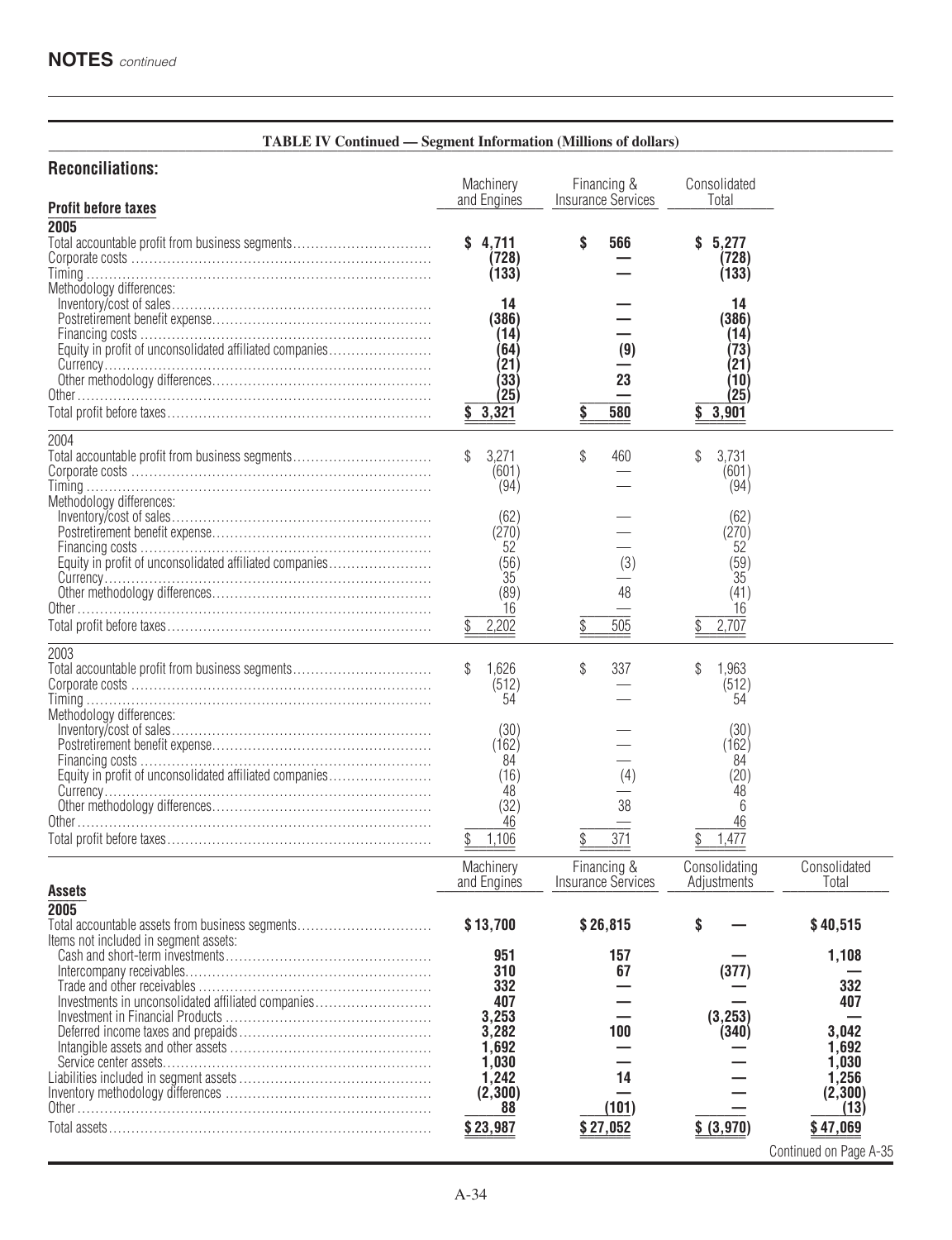| <b>TABLE IV Continued — Segment Information (Millions of dollars)</b>                            |                                             |                                          |                              |                                              |
|--------------------------------------------------------------------------------------------------|---------------------------------------------|------------------------------------------|------------------------------|----------------------------------------------|
| <b>Reconciliations:</b>                                                                          | Machinery<br>and Engines                    | Financing &<br><b>Insurance Services</b> | Consolidating<br>Adjustments | Consolidated<br>Total                        |
| <b>Assets</b>                                                                                    |                                             |                                          |                              |                                              |
| 2004<br>Total accountable assets from business segments<br>Items not included in segment assets: | \$12,793                                    | \$<br>24,450                             | \$                           | \$<br>37,243                                 |
| Investments in unconsolidated affiliated companies                                               | 270<br>443<br>547<br>367<br>3,012           | 175<br>18                                | (461)<br>(1<br>(3,012)       | 445<br>547<br>366                            |
| Service center assets                                                                            | 2,477<br>2,158<br>1.001<br>1,346<br>(2,235) | 92                                       | (317)                        | 2,252<br>2,158<br>1.001<br>1,346<br>(2, 235) |
|                                                                                                  | 90<br>\$22,269                              | (123)<br>24,612                          | 5<br>(3,786)<br>\$           | (28)<br>43,095                               |
| 2003<br>Total accountable assets from business segments<br>Items not included in segment assets: | \$11,019                                    | 20,467<br>\$                             | \$                           | 31,486                                       |
| Investments in unconsolidated affiliated companies                                               | 220<br>572<br>232<br>325                    | 122<br>397                               | (969)                        | 342<br>232<br>325                            |
|                                                                                                  | 2,547<br>2,736<br>2,110                     | 77                                       | (2,547)<br>(228)             | 2,585<br>2,110                               |
| Service center assets                                                                            | 943<br>925<br>(2,035)<br>(143)              | (91)                                     | 32                           | 943<br>925<br>(2,035)<br>(202                |
|                                                                                                  | 19,451                                      | 20,972<br>\$                             | (3,712)                      | 36,711                                       |

## **Enterprise-wide Disclosures:**

## **External sales and revenues from products and services:**

| 2005 | 2004 2003 |  |
|------|-----------|--|
|      |           |  |
|      |           |  |
|      |           |  |
|      |           |  |

## **Information about Geographic Areas:**

|       |          | External Sales & Revenues <sup>(1)</sup> |        | Net property, plant and equipment |               |               |  |  |
|-------|----------|------------------------------------------|--------|-----------------------------------|---------------|---------------|--|--|
|       |          |                                          |        |                                   | December 31.  |               |  |  |
|       | 2005     | 2004                                     | 2003   | 2005                              | 2003          |               |  |  |
|       | \$17.348 | 14.198                                   | 10.064 | 4.725                             | 4.424         | 4.276         |  |  |
|       | 18.991   | 16.108                                   | 12.743 | $3.263^{(2)}$                     | $3.258^{(2)}$ | $2,975^{(2)}$ |  |  |
| Total | \$36.339 | 30.306                                   | 22.807 | .988                              | 1.682         |               |  |  |

**\_\_\_\_\_\_\_\_\_\_\_\_\_\_\_\_\_\_\_\_\_\_\_\_\_\_\_\_\_\_\_\_\_\_\_\_\_\_\_\_\_\_\_\_\_\_\_\_\_\_\_\_\_\_\_\_\_\_\_\_\_\_\_\_\_\_\_\_\_\_\_\_\_\_\_\_\_\_\_\_\_\_\_\_\_\_\_\_\_\_\_\_\_\_\_\_\_\_\_\_\_\_\_\_\_\_\_\_\_\_\_**

(1) Sales of machinery and engines are based on dealer location. Revenues from services provided are based on where service is rendered.

<sup>(2)</sup> Amount includes \$692 million, \$681 million and \$675 million of net property, plant and equipment located in the United Kingdom as of December 31, 2005, 2004 and 2003, respectively.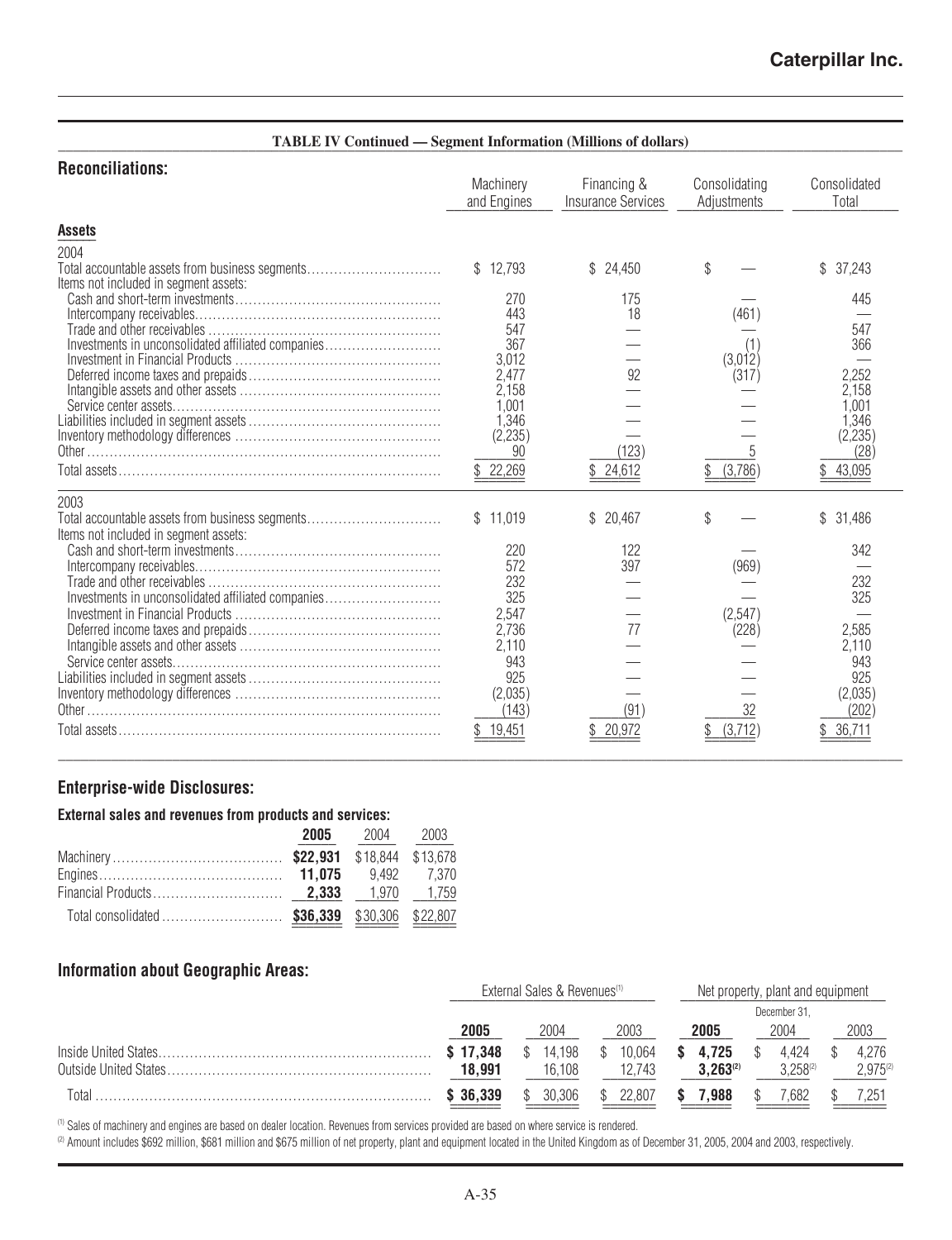## **Five-year Financial Summary Caterpillar Inc.**

(Dollars in millions except per share data)

| <b>Years ended December 31,</b>                              | 2005       | 2004(5) | 2003(5) | 2002(5) | 2001(5) |
|--------------------------------------------------------------|------------|---------|---------|---------|---------|
|                                                              | \$36,339   | 30,306  | 22,807  | 20,185  | 20,510  |
|                                                              | \$34,006   | 28,336  | 21,048  | 18,648  | 19,027  |
|                                                              | 47%        | 46%     | 44%     | 45%     | 49%     |
|                                                              | 53%        | 54%     | 56%     | 55%     | 51%     |
|                                                              | \$2,333    | 1,970   | 1,759   | 1,537   | 1,483   |
|                                                              | \$2,854    | 2,035   | 1,099   | 798     | 805     |
|                                                              | 4.21<br>\$ | 2.97    | 1.59    | 1.16    | 1.17    |
|                                                              | 4.04<br>\$ | 2.88    | 1.56    | 1.15    | 1.16    |
| Dividends declared per share of common stock                 | \$0.955    | 0.800   | 0.720   | 0.700   | 0.695   |
| Return on average common stockholders' equity <sup>(4)</sup> | 35.9%      | 30.0%   | 19.0%   | 14.4%   | 14.4%   |
| Capital expenditures:                                        |            |         |         |         |         |
|                                                              | \$1,201    | 926     | 682     | 728     | 1,100   |
|                                                              | \$1,214    | 1,188   | 1,083   | 1,045   | 868     |
|                                                              | \$1,477    | 1,397   | 1,347   | 1,220   | 1,169   |
|                                                              | \$1,084    | 928     | 669     | 656     | 696     |
|                                                              | 3.0%       | 3.1%    | 2.9%    | 3.3%    | 3.4%    |
|                                                              | \$6,928    | 6,025   | 4,980   | 4,360   | 4,272   |
|                                                              | 81,673     | 73,033  | 67,828  | 70,973  | 70,678  |
| December 31,                                                 |            |         |         |         |         |
|                                                              | \$47,069   | 43,095  | 36,711  | 32,705  | 30,489  |
| Long-term debt due after one year:                           |            |         |         |         |         |
|                                                              | \$15,677   | 15,837  | 14,546  | 11,774  | 11,452  |
|                                                              | \$2,717    | 3,663   | 3,603   | 3,581   | 3,653   |
|                                                              | \$12,960   | 12,174  | 10,943  | 8,193   | 7,799   |
| Total debt:                                                  |            |         |         |         |         |
|                                                              | \$25,745   | 23,525  | 20,284  | 17,861  | 16,763  |
|                                                              | \$3,928    | 3,762   | 3,707   | 3,903   | 3,945   |
|                                                              | \$21,817   | 19,763  | 16,577  | 13,958  | 12,818  |

(1) In 2002, we adopted Statement of Financial Accounting Standards No. 142, "Goodwill and Other Intangible Assets" and therefore no longer amortize goodwill.

<sup>(2)</sup> Computed on weighted-average number of shares outstanding.

(3) Computed on weighted-average number of shares outstanding diluted by assumed exercise of stock options, using the treasury stock method.

<sup>(4)</sup> Represents profit divided by average stockholders' equity (beginning of year stockholders' equity plus end of year stockholders' equity divided by two).

<sup>(5)</sup> The per share data reflects the 2005 2-for-1 stock split, applied retroactively, to all periods presented.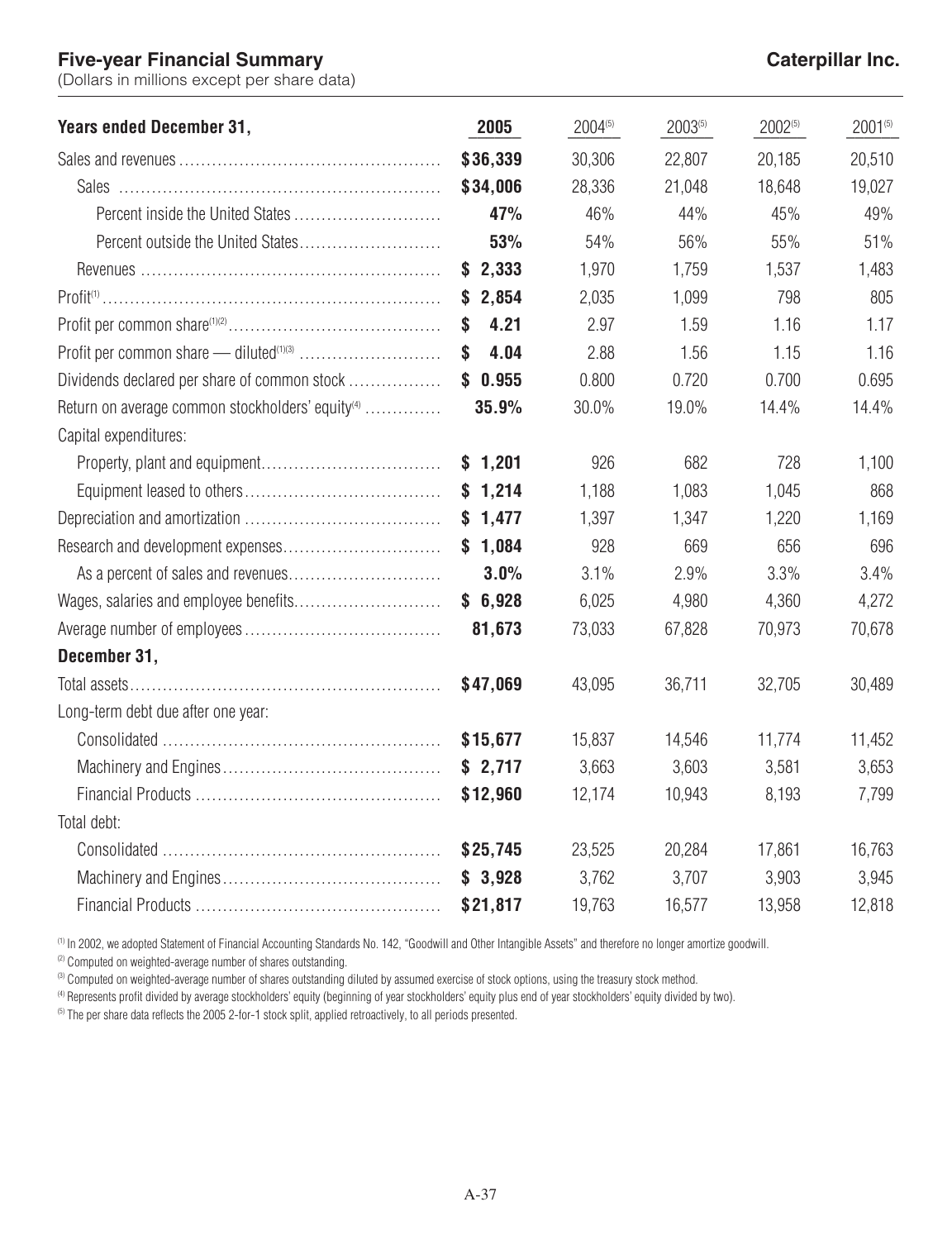**Machinery** operating profit of \$2.431 billion was up \$675 million, or 38 percent, from 2004. The favorable impact of improved price realization and higher sales volume was partially offset by higher core operating costs and higher retirement benefits.

**Engines** operating profit of \$1.071 billion was up \$482 million, or 82 percent, from 2004. The favorable impact of improved price realization and higher sales volume was partially offset by higher core operating costs and higher retirement benefits.

**Financial Products** operating profit of \$531 million was up \$61 million, or 13 percent, from 2004. The increase was primarily due to \$123 million favorable impact from the continued growth of earning assets at Cat Financial. Partially offsetting this increase were \$33 million in higher operating expenses, primarily related to growth at Cat Financial and a \$28 million decrease in operating profit at Cat Insurance, primarily due to less favorable insurance reserve adjustments in 2005 than in 2004.

#### **OTHER PROFIT/LOSS ITEMS**

**Other income/expense** was income of \$377 million compared with income of \$253 million in 2004. The improvement was due to the favorable impact of currency, higher interest income and the absence of a number of expense items incurred during 2004 that were individually not significant.

**The provision for income taxes** in 2005 reflects an annual tax rate of 29.5 percent, excluding the discrete items discussed below, and compares to a 27 percent rate in 2004. The increase is primarily due to a reduction in our Extraterritorial Income Exclusion (ETI) benefits, partially attributable to the impact of the American Jobs Creation Act (AJCA) permitting only 80 percent of ETI benefits in 2005 and to a change in our geographic mix of profits.

During 2005, we repatriated earnings of \$1.4 billion, which includes approximately \$500 million subject to preferential tax treatment allowed by the AJCA. We recognized a charge of \$33 million related to this repatriation. In connection with our current repatriation plan, we changed our intention of repatriating earnings for a few selected non-U.S. subsidiaries and recognized an income tax benefit of \$38 million. In addition, we recognized an income tax benefit of \$26 million from the settlement of several

non-U.S. tax issues. The net impact of these items is a \$31 million discrete benefit to our 2005 provision for income taxes.

#### **Supplemental Information**

| (Millions of dollars)                                   | 2005        |    | 2004     |    | 2003     |
|---------------------------------------------------------|-------------|----|----------|----|----------|
| <b>Identifiable Assets:</b>                             |             |    |          |    |          |
| Machinery                                               | \$14,877    |    | \$13,717 |    | \$11,806 |
| Engines                                                 | 9,110       |    | 8,552    |    | 7,645    |
| Financial Products                                      | 27,052      |    | 24,612   |    | 20,972   |
| Consolidating Adjustments                               | (3,970)     |    | (3,786)  |    | (3,712)  |
| $Total$                                                 | \$47,069    |    | \$43,095 |    | \$36,711 |
| <b>Capital Expenditures:</b>                            |             |    |          |    |          |
| Machinery                                               | \$<br>685   | S  | 546      | S  | 386      |
| Engines                                                 | 426         |    | 297      |    | 278      |
| Financial Products                                      | 1,304       |    | 1,271    |    | 1,101    |
| Total                                                   | \$<br>2,415 | \$ | 2,114    | \$ | 1,765    |
| <b>Depreciation and Amortization:</b>                   |             |    |          |    |          |
|                                                         | 476         | S  | 442      | \$ | 453      |
| Engines                                                 | 359         |    | 353      |    | 345      |
| Financial Products                                      | 642         |    | 602      |    | 549      |
| $Total \dots \dots \dots \dots \dots \dots \dots \dots$ | \$<br>1,477 | \$ | 1,397    | \$ | 1,347    |
|                                                         |             |    |          |    |          |

Caterpillar operations are highly integrated; therefore, the company uses a number of allocations to determine lines of business financial data.

#### **UAW LABOR AGREEMENT**

In January 2005 the company and about 9,000 employees represented by the United Auto Workers reached a new six-year labor agreement that will expire on March 1, 2011. This agreement positions the company and all our employees for long-term competitiveness. While the initial impact was about a \$100 million increase in retirement benefits in 2005, with the establishment of a very competitive market-based new hire wage package, the introduction of employee and retiree health care cost-sharing and other operational effectiveness improvements, we believe we have a long-term cost structure that enables us to compete from our traditional manufacturing and logistics locations.

## **FOURTH QUARTER 2005 COMPARED WITH FOURTH QUARTER 2004**

| Sales and Revenues by Geographic Region |          |        |         |         |             |         |          |        |            |        |
|-----------------------------------------|----------|--------|---------|---------|-------------|---------|----------|--------|------------|--------|
|                                         |          | $\%$   | North   | $\%$    |             | $\%$    | Latin    | $\%$   | Asia/      | $\%$   |
| (Millions of dollars)                   | Total    | Change | America | Change  | <b>EAME</b> | Change  | America  | Change | Pacific    | Change |
| <b>Fourth Quarter 2005</b>              |          |        |         |         |             |         |          |        |            |        |
| Machinery \$5,857                       |          | $14\%$ | \$3,375 | $21 \%$ | \$1,238     | $(3)\%$ | 465<br>S | $4\%$  | 779<br>\$. | $20\%$ |
| Engines <sup><math>(1)</math></sup>     | 3.184    | $10\%$ | 1,162   | $(4)\%$ | 1,130       | 18 $%$  | 347      | $26\%$ | 545        | $19\%$ |
| Financial Products <sup>(2)</sup>       | 622      | $18\%$ | 447     | $23\%$  | 85          | $(3)\%$ | 43       | $26\%$ | 47         | 21%    |
|                                         | \$9,663  | $13\%$ | \$4,984 | 14 $%$  | \$2,453     | $6\%$   | 855      | $13\%$ | \$1,371    | $20\%$ |
| <b>Fourth Quarter 2004</b>              |          |        |         |         |             |         |          |        |            |        |
| Machinery \$ 5,157                      |          |        | \$2.783 |         | \$1,279     |         | 447      |        | \$<br>648  |        |
| Engines <sup>(1)</sup>                  | 2,902    |        | 1,213   |         | 955         |         | 276      |        | 458        |        |
| Financial Products <sup>(2)</sup>       | 525      |        | 364     |         | 88          |         | 34       |        | 39         |        |
|                                         | \$ 8,584 |        | 4,360   |         | \$2,322     |         | 757      |        | \$1,145    |        |

(1) Does not include internal engine transfers of \$458 million and \$420 million in 2005 and 2004, respectively. Internal engines transfers are valued at prices comparable to those for unrelated parties. <sup>(2)</sup> Does not include revenues earned from Machinery and Engines of \$93 million and \$57 million in 2005 and 2004, respectively.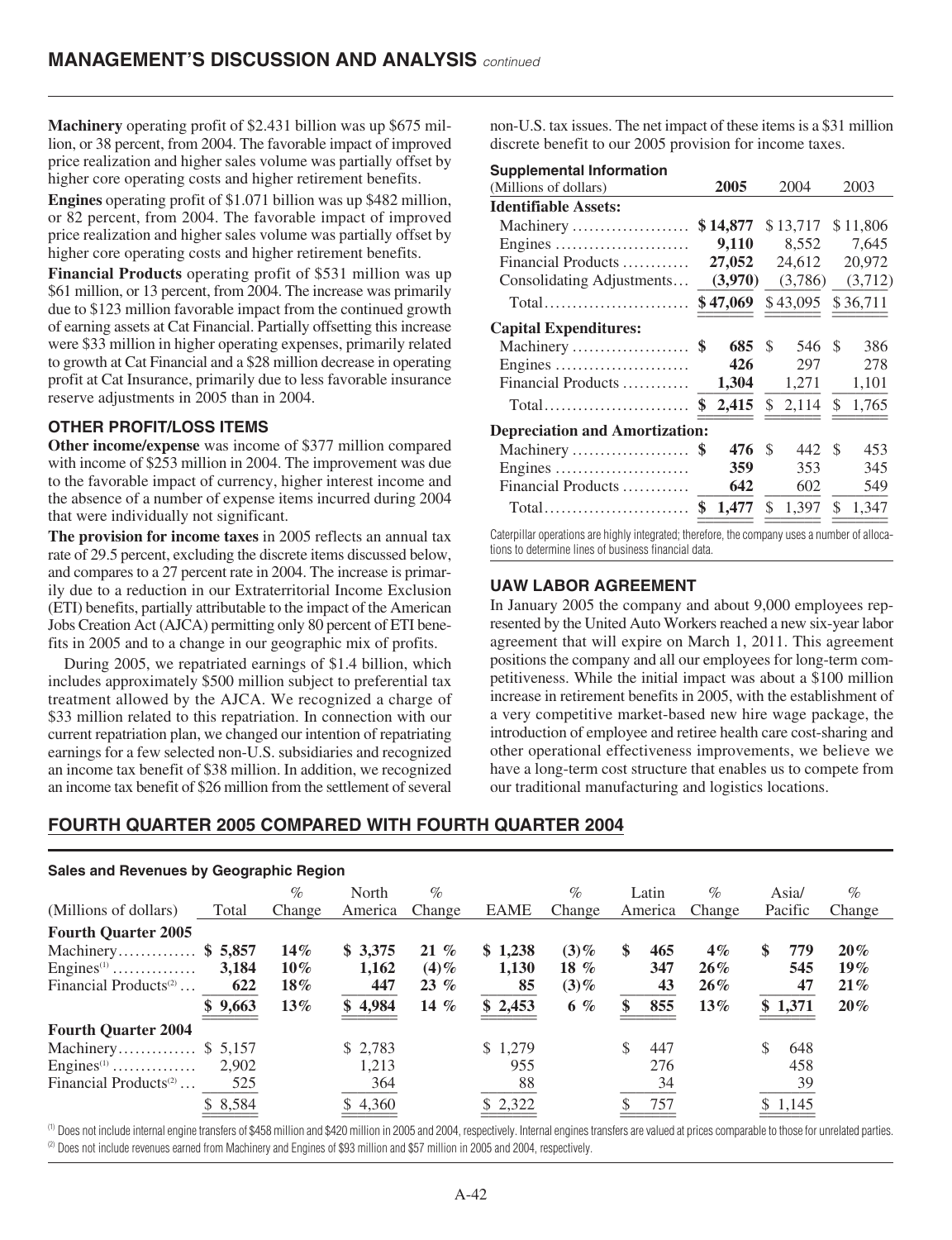## **Supplemental Data for Financial Position**

**At December 31**

(Millions of dollars)

|                                            |                                                                                             |                                                                                | Supplemental consolidating data                                          |                                                                                          |                                                            |                                                         |                                                                                  |                                                                                |
|--------------------------------------------|---------------------------------------------------------------------------------------------|--------------------------------------------------------------------------------|--------------------------------------------------------------------------|------------------------------------------------------------------------------------------|------------------------------------------------------------|---------------------------------------------------------|----------------------------------------------------------------------------------|--------------------------------------------------------------------------------|
|                                            | <b>Consolidated</b>                                                                         |                                                                                | <b>Machinery</b><br>and Engines <sup>(1)</sup>                           |                                                                                          | <b>Financial Products</b>                                  |                                                         | Consolidating<br><b>Adjustments</b>                                              |                                                                                |
|                                            | 2005                                                                                        | 2004                                                                           | 2005                                                                     | 2004                                                                                     | 2005                                                       | 2004                                                    | 2005                                                                             | 2004                                                                           |
| <b>Assets</b>                              |                                                                                             |                                                                                |                                                                          |                                                                                          |                                                            |                                                         |                                                                                  |                                                                                |
| Current assets:                            | \$1.108<br>7.526<br>6,442<br>344<br>2.146<br>5,224                                          | \$<br>445<br>7.463<br>5.182<br>398<br>1.369<br>4,675                           | 951<br>S<br>2.833<br>276<br>2.139<br>5,224                               | \$<br>270<br>3.276<br>333<br>1,367<br>4,675                                              | S<br>157<br>419<br>11.058<br>68<br>26                      | \$<br>175<br>465<br>9,325<br>65<br>16                   | S<br>4,274 $(2)(3)$<br>$(4,616)^{(3)}$<br>$(19)^{(4)}$                           | $3722^{(2)(3)}$<br>$(4,143)^{(3)}$<br>$(14)^{(4)}$                             |
|                                            | 22,790                                                                                      | 19,532                                                                         | 11,423                                                                   | 9,921                                                                                    | 11,728                                                     | 10,046                                                  | (361)                                                                            | (435)                                                                          |
|                                            | 7.988<br>1,037<br>10,301<br>565<br>$\overline{\phantom{0}}$<br>768<br>424<br>1.451<br>1,745 | 7.682<br>764<br>9.903<br>517<br>$\frac{1}{2}$<br>674<br>315<br>1.450<br>2,258  | 5.067<br>301<br>526<br>3,253<br>1.057<br>418<br>1,451<br>491             | 4,820<br>255<br>$\overline{\phantom{a}}$<br>479<br>3.012<br>950<br>307<br>1,450<br>1,075 | 2.921<br>36<br>11.036<br>39<br>—<br>32<br>6<br>÷.<br>1,254 | 2.862<br>37<br>10.410<br>39<br>27<br>8<br>1,183         | $700^{(2)(3)}$<br>$(735)^{(3)}$<br>$(3,253)^{(6)}$<br>$(321)^{(7)}$              | 472 (2)(3)<br>$(507)^{(3)}$<br>$(1)^{(5)}$<br>$(3,012)^{(6)}$<br>$(303)^{(7)}$ |
|                                            |                                                                                             | \$43,095                                                                       | \$23,987                                                                 | \$22,269                                                                                 | \$27,052                                                   | \$24,612                                                | \$ (3,970)                                                                       | \$(3,786)                                                                      |
| <b>Liabilities</b><br>Current liabilities: | 3.471<br>2.617<br>1,845<br>395<br>168<br>528<br>4,499<br>19.092                             | \$<br>4,157<br>3,580<br>2.261<br>1,730<br>447<br>141<br>259<br>3,531<br>16,106 | 871<br>S<br>3.347<br>1.605<br>1,826<br>395<br>168<br>448<br>340<br>9,000 | \$<br>93<br>3,459<br>1.426<br>1.716<br>447<br>141<br>212<br>6<br>7,500                   | 4,897<br>\$<br>261<br>1.038<br>19<br>84<br>4,159<br>10,458 | \$<br>4,396<br>205<br>855<br>14<br>47<br>3,525<br>9,042 | $(199)^{(8)}$ \$<br>\$<br>$(137)^{(9)}$<br>$(26)^{(10)}$<br>$(4)^{(7)}$<br>(366) | $(332)^{(8)}$<br>$(84)^{(9)}$<br>$(20)^{(10)}$<br>(436)                        |
|                                            | 15.677<br>2.991<br>877                                                                      | 15,837<br>2,986<br>699                                                         | 2,752<br>2.991<br>812                                                    | 3,697<br>2,986<br>619                                                                    | 12,960<br>381                                              | 12,175<br>383                                           | $(35)^{(8)}$<br>$(316)^{(7)}$                                                    | $(35)^{(8)}$<br>$(303)^{(7)}$                                                  |
|                                            | 38,637                                                                                      | 35,628                                                                         | 15,555                                                                   | 14,802                                                                                   | 23,799                                                     | 21,600                                                  | (717)                                                                            | (774)                                                                          |
| Stockholders' equity                       | 1.859<br>(4.637)<br>(598)                                                                   | 1.231<br>(3,277)<br>9,937<br>(424)                                             | 1,859<br>(4,637)<br>11,808<br>(598)                                      | 1,231<br>(3,277)<br>9,937<br>(424)                                                       | 875<br>2,197<br>181                                        | 888<br>1,824<br>300                                     | $(875)^{(6)}$<br>$(2.197)^{(6)}$<br>$(181)^{(6)}$                                | $(888)^{(6)}$<br>$(1,824)^{(6)}$<br>$(300)^{(6)}$                              |
|                                            | 8,432                                                                                       | 7,467                                                                          | 8,432                                                                    | 7,467                                                                                    | 3,253                                                      | 3,012                                                   | (3, 253)                                                                         | (3,012)                                                                        |
|                                            |                                                                                             | \$43,095                                                                       | \$23,987                                                                 | \$22,269                                                                                 | \$27,052                                                   | \$24,612                                                | \$ (3,970)                                                                       | \$ (3,786)                                                                     |

(1) Represents Caterpillar Inc. and its subsidiaries with Financial Products accounted for on the equity basis.

<sup>(2)</sup> Elimination of receivables between Machinery and Engines and Financial Products.

(3) Reclassification of Machinery and Engines trade receivables purchased by Cat Financial and Cat Financial's wholesale inventory receivables.

(4) Elimination of Machinery and Engines insurance premiums that are prepaid to Financial Products.

<sup>(5)</sup> Elimination of Machinery and Engines investment in Financial Products subsidiary.

<sup>(6)</sup> Elimination of Financial Products equity which is accounted for on Machinery and Engines on the equity basis.

 $(7)$  Reclassification reflecting required netting of deferred tax assets/liabilities by taxing jurisdiction.

<sup>(8)</sup> Elimination of debt between Machinery and Engines and Financial Products.

(9) Elimination of payables between Machinery and Engines and Financial Products.

(10) Elimination of prepaid insurance in Financial Products' accrued expenses.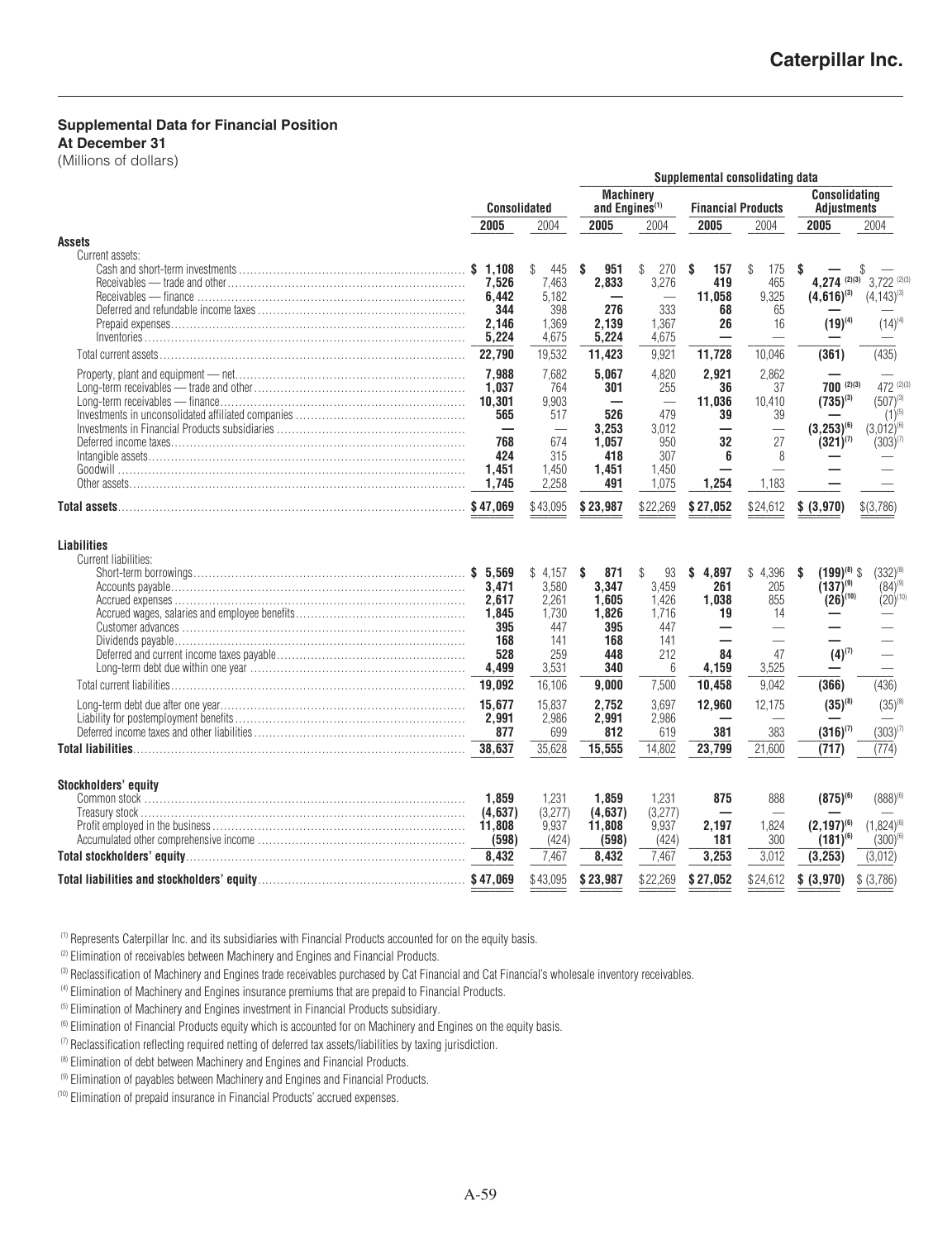#### **Supplemental Data for Statement of Cash Flow**

**For The Years Ended December 31**

(Millions of dollars)

|                                                                        |                     |                    |                                                |                                |                           | Suppremental Consolidating uata |                                            |                               |  |
|------------------------------------------------------------------------|---------------------|--------------------|------------------------------------------------|--------------------------------|---------------------------|---------------------------------|--------------------------------------------|-------------------------------|--|
|                                                                        | <b>Consolidated</b> |                    | <b>Machinery</b><br>and Engines <sup>(1)</sup> |                                | <b>Financial Products</b> |                                 | <b>Consolidating</b><br><b>Adjustments</b> |                               |  |
|                                                                        | 2005                | 2004               | 2005                                           | 2004                           | 2005                      | 2004                            | 2005                                       | 2004                          |  |
| <b>Cash flow from operating activities:</b>                            | \$2,854             | \$2,035            | \$<br>2,854                                    | \$2,035                        | \$<br>395                 | \$<br>343                       | $(395)^{(2)}$<br>\$                        | $\mathbb{S}$<br>$(343)^{(2)}$ |  |
| Adjustments for non-cash items:                                        | 1,477               | 1,397              | 835                                            | 795                            | 642                       | 602                             |                                            |                               |  |
|                                                                        |                     |                    | (373)                                          | (328)                          |                           |                                 | $373^{(3)}$                                | $328^{(3)}$                   |  |
|                                                                        | (20)                | (113)              | 7                                              | (111)                          | (205)                     | (145)                           | 178 (4)                                    | $143^{(4)}$                   |  |
| Changes in assets and liabilities:                                     |                     |                    |                                                |                                |                           |                                 |                                            |                               |  |
|                                                                        | (908)<br>(568)      | (7,616)<br>(1.391) | (39)<br>(568)                                  | (531)<br>(1, 391)              | 7                         | 43<br>$\overline{\phantom{0}}$  | $(876)^{(4)(5)}$                           | $(7,128)^{(4)(5)}$            |  |
|                                                                        | 532                 | 1,457              | 353                                            | 1,325                          | 238                       | 11                              | $(59)^{(4)}$                               | $121^{(4)}$                   |  |
|                                                                        | (866)               | 337                | (854)                                          | 240                            | (34)                      | 7                               | $22^{(4)}$                                 | $90^{(4)}$                    |  |
|                                                                        | 612<br>3,113        | (97)<br>(3,991)    | 595<br>2,810                                   | (116)<br>1,918                 | 34<br>1,077               | 101<br>962                      | $(17)^{(4)}$<br>(774)                      | $(82)^{(4)}$<br>(6, 871)      |  |
|                                                                        |                     |                    |                                                |                                |                           |                                 |                                            |                               |  |
| <b>Cash flow from investing activities:</b>                            |                     |                    |                                                |                                |                           |                                 |                                            |                               |  |
|                                                                        | (1, 201)            | (926)              | (1.162)                                        | (841)                          | (39)                      | (85)                            |                                            |                               |  |
|                                                                        | (1, 214)            | (1, 188)           |                                                | (2)                            | (1, 265)                  | (1, 186)                        | $51^{(4)}$                                 |                               |  |
|                                                                        | 637                 | 486<br>(8,930)     | 45                                             | 27<br>$\overline{\phantom{m}}$ | 592<br>(33, 961)          | 459<br>(20, 515)                | $23,627$ <sup>(5)</sup>                    | $11,585^{(5)}$                |  |
|                                                                        | 7.057               | 6,216              |                                                |                                | 29.449                    | 16,963                          | $(22, 392)^{(5)}$                          | $(10,747)^{(5)}$              |  |
|                                                                        | 900                 | 700                |                                                |                                | 1,430                     | 1.363                           | $(530)^{(5)}$                              | $(663)^{(5)}$                 |  |
| Additions to retained interests in securitized trade receivables       |                     |                    |                                                |                                | —                         | (6,686)                         |                                            | $6,686^{(6)}$                 |  |
| Collections of retained interests in securitized trade receivables     |                     | 5,722              | 111                                            | 159                            |                           | 5,722<br>209                    | $(111)^{(7)}$                              | $(368)^{(7)}$                 |  |
|                                                                        | (13)                | (290)              | (13)                                           | (295)                          |                           |                                 |                                            | $5^{(4)}$                     |  |
|                                                                        |                     | 290                |                                                |                                |                           | 290                             |                                            |                               |  |
|                                                                        | 530                 | $\frac{1}{2}$      | 530                                            |                                |                           |                                 |                                            |                               |  |
|                                                                        | 257<br>(338)        | 408                | 15<br>(20)                                     | 13<br>(107)                    | 242<br>(318)              | 395<br>(502)                    | ÷.                                         |                               |  |
|                                                                        | 194                 | (609)<br>198       | 10                                             | 12                             | 197                       | 192                             | $(13)^{(8)}$                               | $(6)^{(8)}$                   |  |
|                                                                        |                     | 2,077              | (484)                                          | (1,034)                        | (3, 673)                  | (3, 381)                        | 632                                        | 6,492                         |  |
|                                                                        |                     |                    |                                                |                                |                           |                                 |                                            |                               |  |
| <b>Cash flow from financing activities:</b>                            |                     |                    |                                                |                                |                           |                                 |                                            |                               |  |
|                                                                        | (618)<br>482        | (534)<br>317       | (618)<br>482                                   | (534)<br>317                   | (22)<br>(14)              | (15)<br>(2)                     | $22^{(9)}$<br>$14^{(8)}$                   | $15^{(9)}$<br>$2^{(8)}$       |  |
|                                                                        | (1,684)             | (539)              | (1,684)                                        | (539)                          |                           |                                 |                                            |                               |  |
|                                                                        |                     |                    |                                                | (209)                          | (111)                     | (159)                           | 111 $(7)$                                  | 368 (7)                       |  |
|                                                                        |                     | 10.490             | 574                                            | 55                             | 14,000                    | 10,435                          |                                            |                               |  |
| Short-term borrowings (original maturities three months or less) — net | 19                  | (8.690)<br>830     | (654)<br>317                                   | (78)<br>18                     | (10.966)<br>(298)         | (8,612)<br>812                  |                                            |                               |  |
|                                                                        | 1,153               | 1,874              | (1,583)                                        | (970)                          | 2,589                     | 2,459                           | 147                                        | 385                           |  |
|                                                                        | $\overline{(78)}$   | $\overline{143}$   | $\overline{(62)}$                              | 136                            | $\overline{(11)}$         | $\overline{13}$                 | $(5)^{(10)}$                               | $\overline{(6)}^{(10)}$       |  |
|                                                                        | 663                 | $\overline{103}$   | 681                                            | $\overline{50}$                | (18)                      | $\overline{53}$                 |                                            |                               |  |
|                                                                        | 445                 | 342                | 270                                            | 220                            | 175                       | 122                             |                                            |                               |  |
|                                                                        |                     | 445                | \$<br>951                                      | 270<br>\$                      | \$<br>157                 | 175<br>\$                       | S                                          |                               |  |
|                                                                        |                     |                    |                                                |                                |                           |                                 |                                            |                               |  |

**Supplemental consolidating data** \_\_\_\_\_\_\_\_\_\_\_\_\_\_\_\_\_\_\_\_\_\_\_\_\_\_\_\_\_\_\_\_\_\_\_\_\_\_\_\_\_\_\_\_\_\_\_\_\_\_

(1) Represents Caterpillar Inc. and its subsidiaries with Financial Products accounted for on the equity basis.

 $(2)$  Elimination of Financial Products profit after tax due to equity method of accounting.

(3) Non-cash adjustment for the undistributed earnings from Financial Products.

<sup>(4)</sup> Elimination of non-cash adjustments and changes in assets and liabilities related to consolidated reporting. 2004 receivables amounts include adjustment for consolidated non-cash receipt of retained interests in securitized trade receivables. See Notes 2 and 6 on pages A-12 and A-16, respectively, for further discussion.

<sup>(5)</sup> Reclassification of Cat Financial's cash flow activity from investing to operating for receivables that arose from the sale of inventory.

(6) Elimination of Cat Financial's additions to retained interests in securitized trade receivables that arose from an intercompany purchase of receivables.

 $(7)$  Net proceeds and payments to/from Machinery and Engines and Financial Products.

<sup>(8)</sup> Change in investment and common stock related to Financial Products.

(9) Elimination of dividend from Financial Products to Machinery and Engines.

(10) Elimination of the effect of exchange on intercompany balances.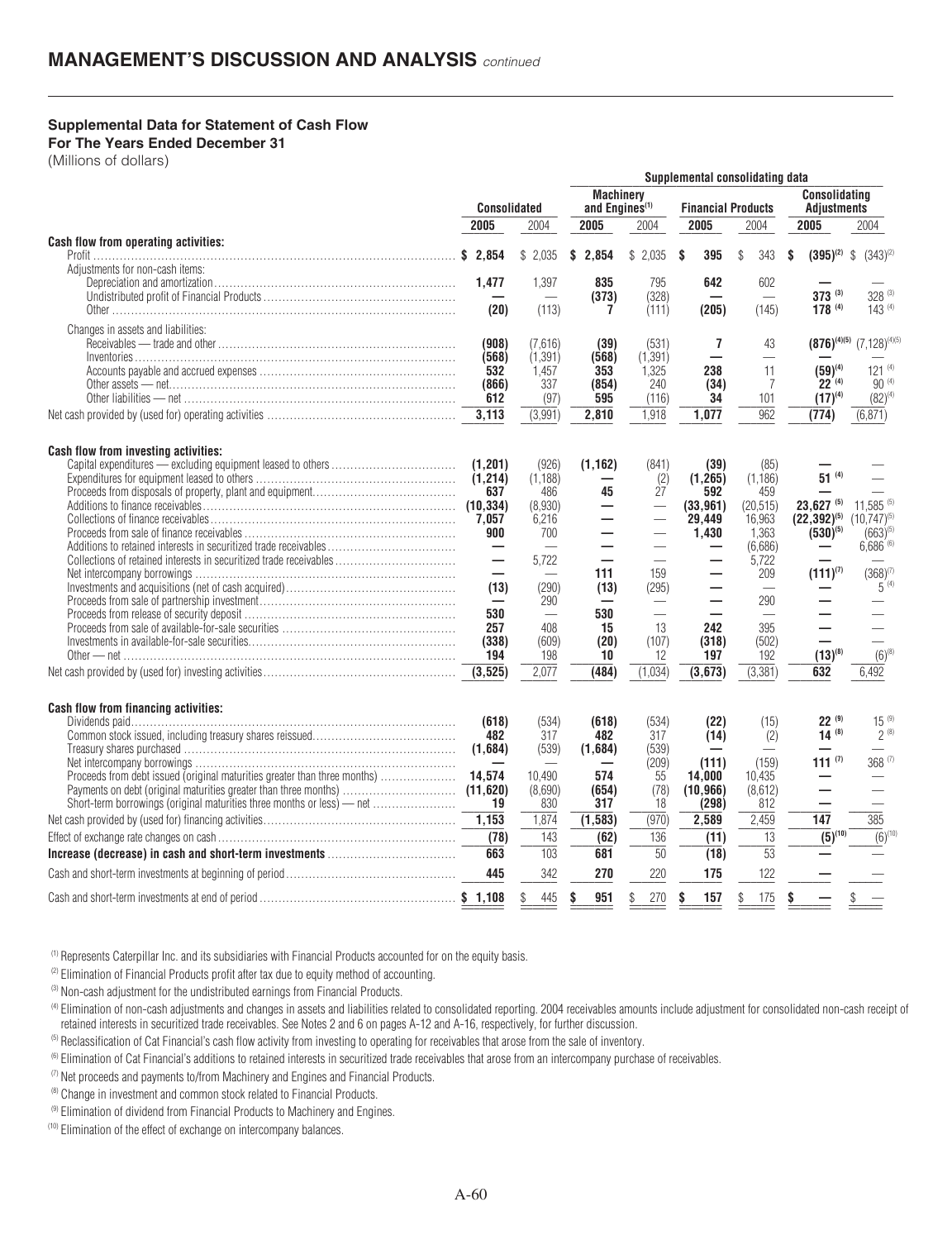9640 9640 9640 9135 9135 9135 9620 9620 9620 1425 1425 1425

Current View : Summary by Sector

Price Date: 01-Jan-2007 Last Update Date: 02-Jan-2007 **EV/Sales (calendarised) EV/EBITDA (calendarised) EV/EBIT (calendarised) P/Book Value 2007E Name2005 2006E 2007E 2005 2006E 2007E 2005 2006E 2007E 2005 2006EAg & Construction**AGCO Corp.0.70 0.72 0.69 9.6 11.3 9.8 13.1 16.1 13.4 2.1 1.9 1.8Caterpillar Inc. 1.39 1.22 1.15 10.9 8.0 7.5 13.5 9.5 9.0 5.1 5.2 5.1CNH Global $1.$ 0.79 0.78 0.74 10.7 8.6 7.5 15.4 11.5 9.7 1.3 1.2 1.1 Deere & Co. $\mathfrak{D}$ 1.14 1.11 NM 10.2 9.6 NM 12.4 11.7 NM 3.3 3.0 2.9 Gammon India Ltd165. 1.95 1.57 1.18 30.2 24.2 16.5 24.0 19.1 13.8 168.2 165.3 165.3 $1.3$  H&E Equipment Services, Inc.1.63 1.19 1.00 7.5 4.5 3.8 13.9 7.4 5.9 -122.9 2.2 1.7 $147.$ **Hindustan Construction Company** NM NM NM NM NM NM NM NM NM 164.3 147.0 147.0IVRCL Infrastructure Ltd136.7 2.18 1.37 0.99 30.1 19.0 12.6 27.3 17.3 11.7 192.6 152.9 136.7 $5.0$  Jaiprakash Associates Ltd5.91 5.35 4.52 56.4 56.1 38.3 38.8 35.0 25.5 12.4 10.7 5.0Keppel Corporation $2.9$ 2.90 2.72 2.18 49.3 33.8 22.8 35.3 25.3 17.9 3.8 3.3 2.9Komatsu Ltd $2.9$ 1.53 1.43 1.35 9.2 8.3 NM 12.5 11.1 10.3 3.9 3.3 2.9ntion Company Limited **NM** Nagariuna C 1.07 0.71 0.51 15.8 9.6 6.6 14.1 8.6 5.9 NM NM NMPunj Lloyd Ltd. $44.4$ 1.86 0.95 0.68 46.6 13.7 8.8 23.5 10.5 7.1 103.0 48.0 44.4**Terex Corp**<br>United Rentals, Inc  $3.$ 1.12 0.93 0.82 14.9 9.1 7.5 17.8 10.1 8.2 5.7 4.2 3.1 $1<sup>1</sup>$ 1.58 1.43 1.34 5.8 5.0 4.4 11.3 8.8 7.5 2.3 1.9 1.5 $37.2$ **1.84 Average (simple) 1.53 1.32 22.0 15.8 12.2 19.5 14.4 11.2 38.9 39.3 37.2 1.56 Average (mkt-weighted) 1.42 1.34 15.1 11.9 10.7 15.9 12.5 10.8 7.2 7.0 6.4 Diversified**m. ABB Ltd5.17 3.58 2.58 89.2 56.4 37.2 79.6 52.0 34.8 371.2 371.2 371.2 Alfa Laval AB2.30 1.95 1.79 19.0 12.7 11.1 27.3 16.2 13.9 6.1 5.2 4.4 $1.$  Amada Co. Ltd.NM NM NM NM NM NM NM NM NM 1.3 1.2 1.1Assa Abloy**NM** 2.43 2.17 NM 7.5 8.4 NM 16.6 18.9 NM 3.9 3.7 NM**NM**  Atlas Copco2.88 2.39 NM 11.9 9.4 NM 16.1 12.1 NM 5.6 4.8 NM $3.8$  Basso Industry Corp2.49 2.70 2.45 9.2 9.3 9.5 7.9 7.8 7.8 5.2 4.3 3.8 $2.5$  Daikin Industries, Ltd.1.56 1.43 1.31 13.8 12.1 10.7 19.9 17.3 15.0 3.2 2.9 2.5Eaton Corp. $2.3$ 1.26 1.11 1.07 9.3 8.6 8.0 12.8 11.7 10.8 3.0 2.6 2.3 $2.7$  Fanuc, Ltd.5.21 4.97 4.70 12.7 11.8 11.2 13.6 12.7 12.1 3.2 3.0 2.7 $52.5$  Fong's Industries1.41 1.18 1.02 14.7 11.9 9.8 12.8 10.4 8.1 52.5 52.5 52.5Fu Sheng $3.3$ 1.14 1.03 0.93 18.0 12.5 12.0 10.3 9.7 9.5 3.3 3.3 3.3 $1.8$  GEA AG0.77 0.69 0.65 12.4 9.9 8.1 16.6 12.7 10.3 2.1 1.9 1.8 $5.4$  Giant Manufacturing0.72 0.74 0.69 13.8 14.3 13.3 11.1 11.3 10.8 5.4 5.4 5.4 $\frac{6}{2.4}$  Heidelberger Druck0.98 0.93 0.89 9.9 7.7 6.8 15.2 10.9 9.4 2.4 2.6 2.4**NM**  HK Aircraft Eng. (HAECO)5.36 4.19 3.58 56.0 29.4 23.1 33.4 20.9 17.5 NM NM NMIllinois Tool Works $2.5$ 2.15 1.97 1.83 11.3 9.7 8.6 12.9 11.0 9.6 3.5 2.9 2.5Ingersoll Rand $2.2$ 1.42 1.33 1.28 9.6 9.2 8.9 11.0 10.4 10.1 2.3 2.3 2.2 $1.7$  Kennametal Inc.1.15 1.12 NM 8.6 7.6 NM 11.2 9.7 NM 2.4 1.8 1.7Komori Corp. $0.9$ 0.26 0.25 0.24 2.5 2.2 2.1 2.9 2.6 2.5 1.0 1.0 0.9**KONE**  $1.0$ 0.34 0.34 0.35 4.5 2.9 2.6 6.0 3.4 3.0 1.2 1.1 1.0 $2.0$  Kurita Water Industries1.80 1.66 1.55 14.7 12.0 10.6 18.1 15.0 13.3 2.3 2.1 2.0 $2.5$  Lincoln Electric Holdings1.67 1.36 1.20 13.5 9.3 7.5 17.4 11.1 8.8 3.9 3.1 2.5**NM**  Lung Kee (Bermuda) Holdings1.32 1.18 NM NM NM NM 9.3 12.4 NM NM NM NMManitowoc Co. $3.7$ 1.75 1.34 1.13 18.8 10.1 7.6 27.0 12.9 9.3 6.7 5.0 3.7**Metso NM** 1.46 1.23 NM 14.1 10.7 NM 18.4 13.2 NM 4.2 3.7 NM $-2.1$  Milacron0.59 0.57 0.55 15.6 15.7 9.6 39.8 38.5 14.6 -16.2 -2.4 -2.1 $1.8$  Mori Seiki Co. Ltd.1.61 1.48 1.40 9.8 8.6 7.9 12.4 10.6 9.8 2.1 2.0 1.8**NSK Ltd.**  $2.3$ 1.20 1.15 1.12 10.4 9.5 9.2 17.5 15.4 14.8 2.7 2.5 2.3 $\frac{2.3}{2.3}$ **NTN Corp.** 1.48 1.43 1.38 9.7 9.1 8.6 18.2 17.3 16.4 2.7 2.5 2.3 $1.9$  Parker Hannifin1.26 1.11 NM 9.4 8.1 NM 12.2 10.2 NM 2.8 2.2 1.9**Sandvik NM** 2.14 1.92 NM 11.1 9.3 NM 14.2 11.7 NM 4.8 4.1 NM $-4.0$  Schindler Holding AG1.06 0.96 0.87 18.3 12.3 12.2 14.9 14.5 14.6 5.4 4.5 4.0**NM**  Singamas Container Holdings0.27 0.26 0.26 5.0 8.9 8.7 4.0 5.6 4.5 NM NM NM $2.8$ <u>SKF</u><br>SMC Corp 1.27 1.20 1.15 9.2 7.8 7.3 11.9 9.6 8.9 3.7 3.2 2.8 $2.2$ 3.72 3.44 3.28 13.3 12.1 11.5 15.0 13.8 13.1 2.6 2.4 2.2**NM**  Sung Kwang Bend Co Ltd1.99 1.54 1.29 24.6 10.2 9.6 19.8 9.3 8.1 NM NM NM**NM Taewoong** 2.36 1.98 1.56 28.3 20.0 13.3 18.4 15.3 11.2 NM NM NM $1.4$  The Timken Company0.77 0.75 0.71 6.5 6.4 5.6 10.1 9.5 7.9 1.8 1.6 1.4 Vestas $3.6$ 1.57 1.48 1.32 631.7 15.6 11.3 NM 24.7 16.5 5.5 4.1 3.6**1.80**16.3 **Average (simple) 1.58 1.42 32.4 11.9 10.4 17.2 14.0 11.5 15.1 15.1 16.3 Average (mkt-weighted)2.252.02 1.92 32.2 11.0 10.2 16.1 13.6 12.1 9.5 9.0 10.1**